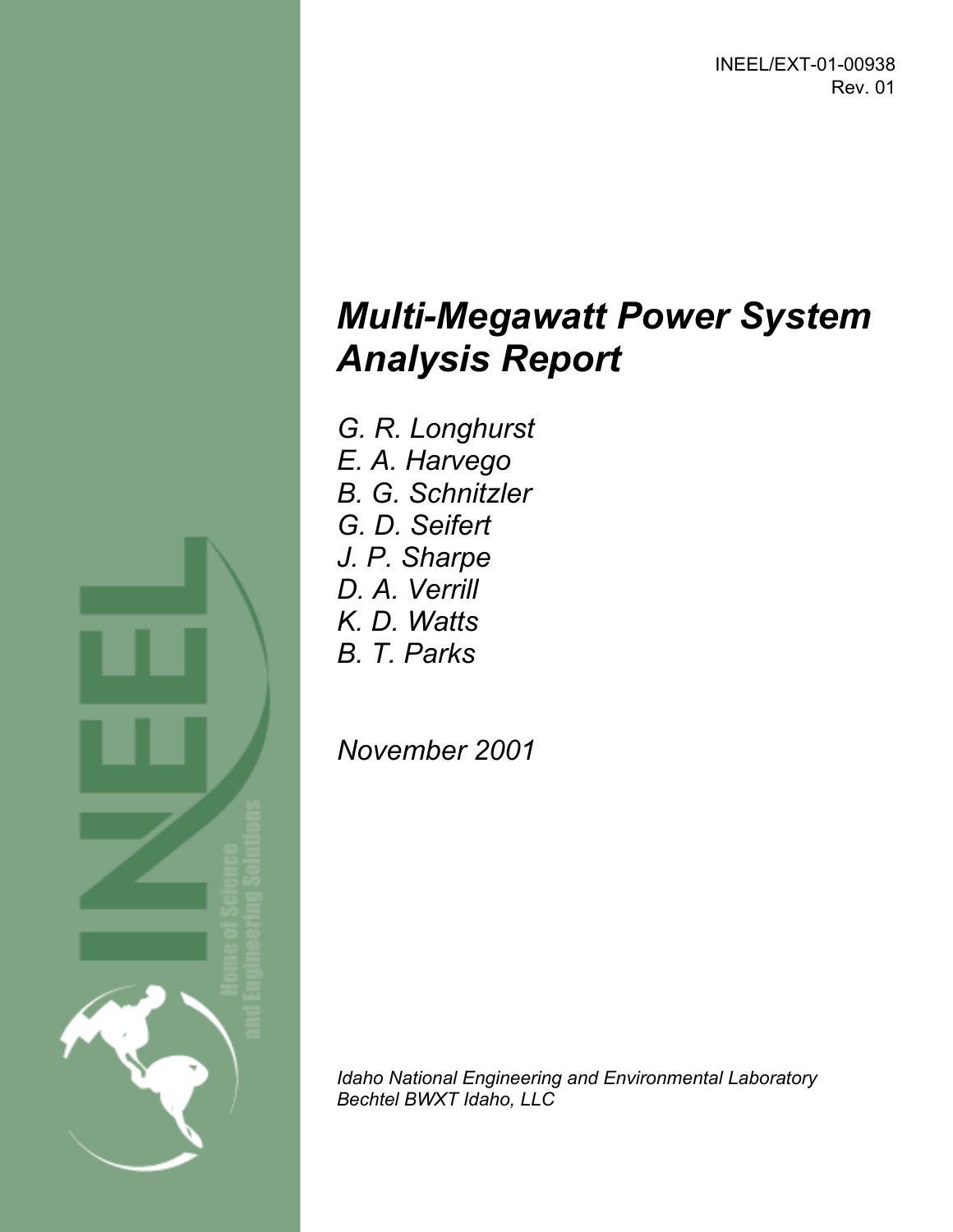### **Multi-Megawatt Power System Analysis Report**

**Glen R. Longhurst Edwin A. Harvego Bruce G. Schnitzler Gary D. Seifert J. Phillip Sharpe Donald A. Verrill Kenneth D. Watts Benjamin T. Parks November 2001** 

**Idaho National Engineering and Environmental Laboratory Idaho Falls, Idaho 83415** 

> **Prepared for the U.S. Department of Energy Assistant Secretary for Nuclear Energy Under DOE Idaho Operations Office Contract DE-AC07-99ID13727**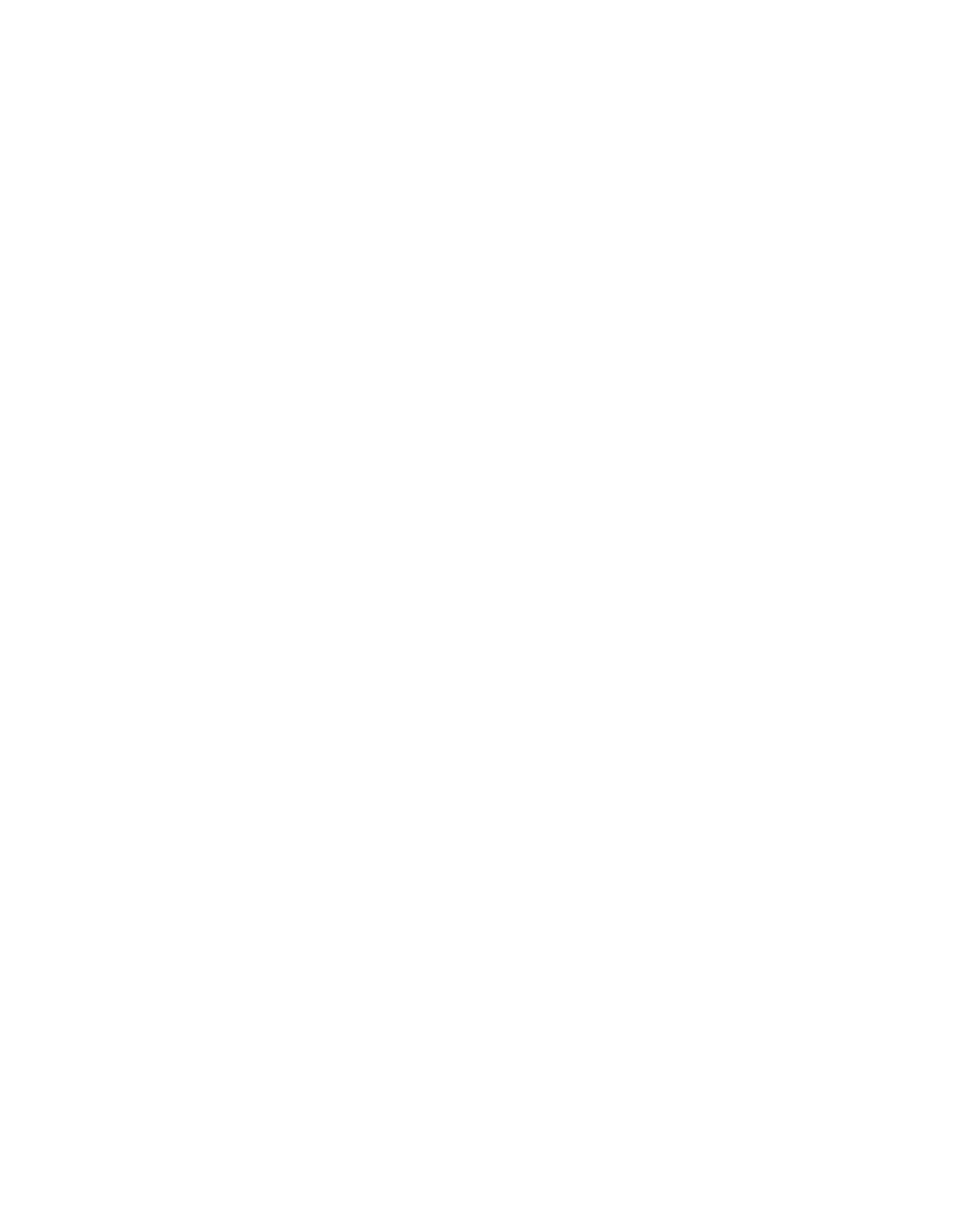#### **ABSTRACT**

Missions to the outer planets or to near-by planets requiring short times and/or increased payload carrying capability will benefit from nuclear power. A concept study was undertaken to evaluate options for a multi-megawatt power source for nuclear electric propulsion. The nominal electric power requirement was set at 15 MW<sub>e</sub> with an assumed mission profile of 120 days at full power, 60 days in hot standby, and another 120 days of full power, repeated several times for 7 years of service. Of the numerous options considered, two that appeared to have the greatest promise were a gas-cooled reactor based on the NERVA Derivative design, operating a closed cycle Brayton power conversion system; and a molten lithium-cooled reactor based on SP-100 technology, driving a boiling potassium Rankine power conversion system. This study examined the relative merits of these two systems, seeking to optimize the specific mass. Conclusions were that either concept appeared capable of approaching the specific mass goal of 3-5 kg/kW<sub>e</sub> estimated to be needed for this class of mission, though neither could be realized without substantial development in reactor fuels technology, thermal radiator mass efficiency, and power conversion and distribution electronics and systems capable of operating at high temperatures. Though the gas-Brayton systems showed an apparent advantage in specific mass, differences in the degree of conservatism inherent in the models used suggests expectations for the two approaches may be similar. Brayton systems eliminate the need to deal with two-phase flows in the microgravity environment of space.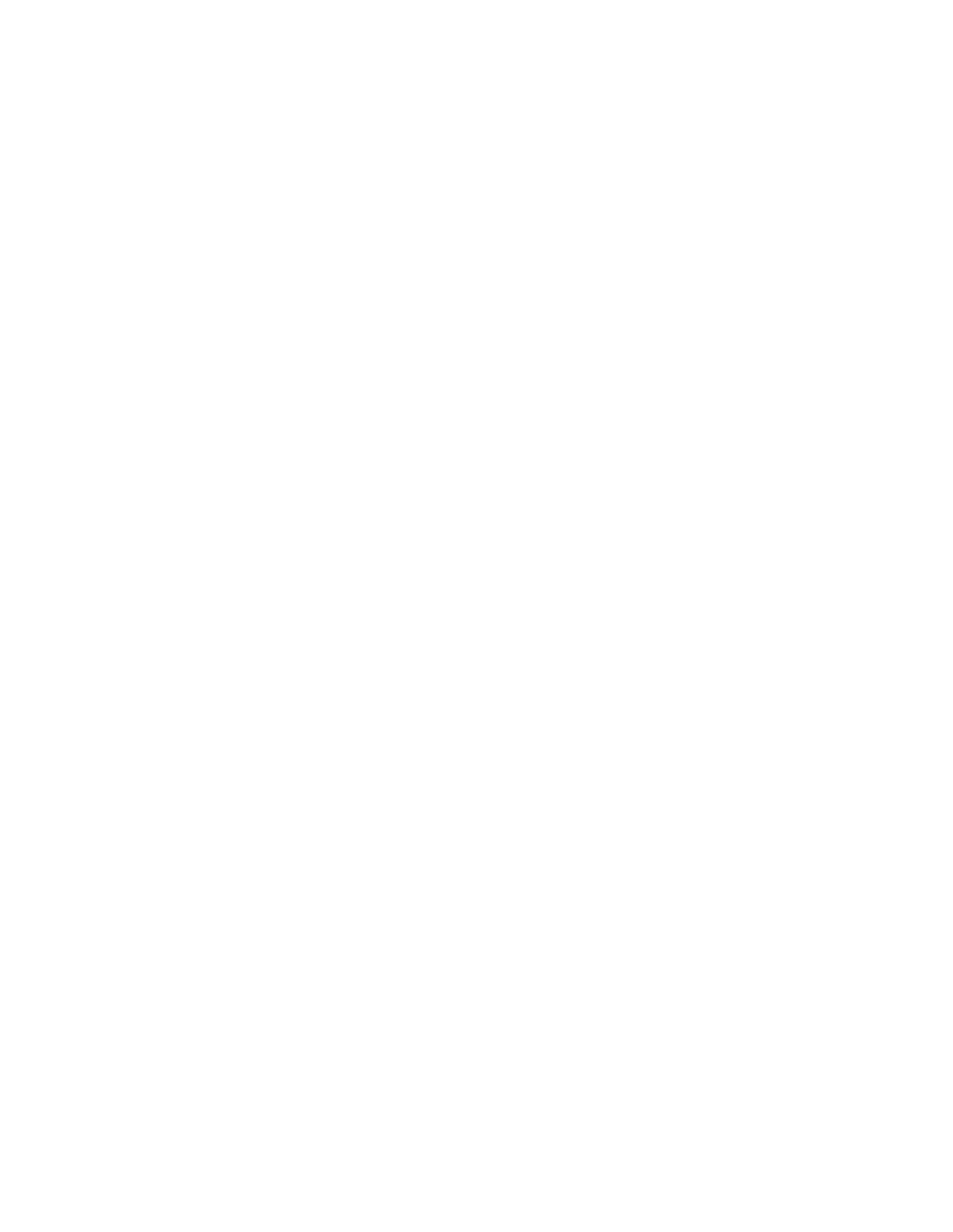### **CONTENTS**

# **FIGURES**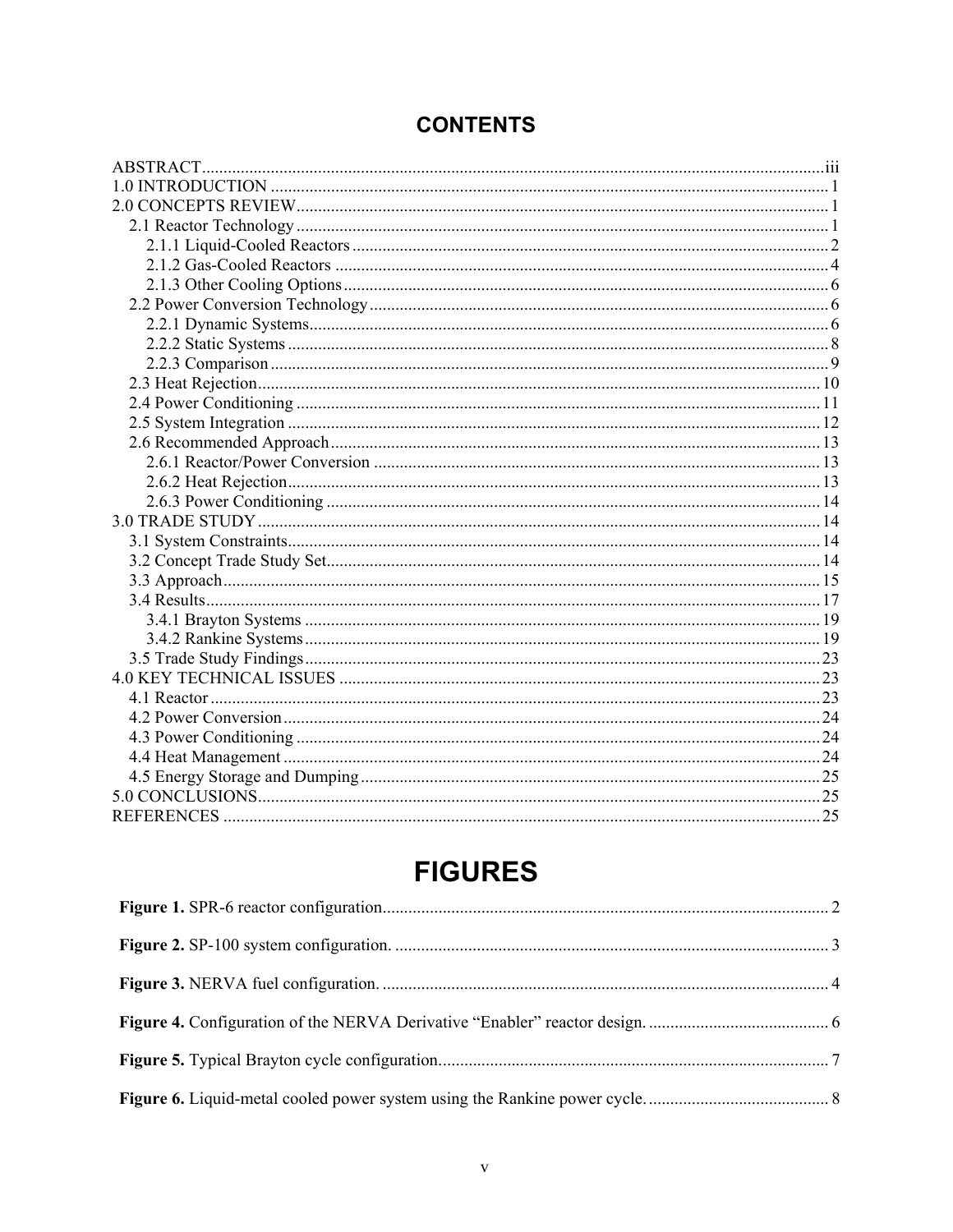| Figure 7. Specific mass trends for Rankine and Brayton systems as a function of turbine                                                                                       |  |
|-------------------------------------------------------------------------------------------------------------------------------------------------------------------------------|--|
|                                                                                                                                                                               |  |
| <b>Figure 9.</b> Cumulative system masses for various segments of a proposed Brayton cycle                                                                                    |  |
| <b>Figure 10.</b> Comparison of commercial turbine masses with those predicted by the Glenn                                                                                   |  |
| Figure 11. Brayton system specific mass decreases with increasing turbine inlet                                                                                               |  |
| <b>Figure 12.</b> Variation in mass of Rankine system components with variations in condenser<br>temperature for Li-cooled reactor having a 1,350-K turbine inlet temperature |  |

# **TABLES**

| <b>Table 4.</b> Results from Glenn Research Center and INEEL analysis of Brayton power    |  |
|-------------------------------------------------------------------------------------------|--|
| <b>Table 5.</b> Results for various Rankine cycle configurations assuming 800-K condenser |  |
| Table 6. Effects of changing from a vapor-driven turbine to an electric motor for feed    |  |
|                                                                                           |  |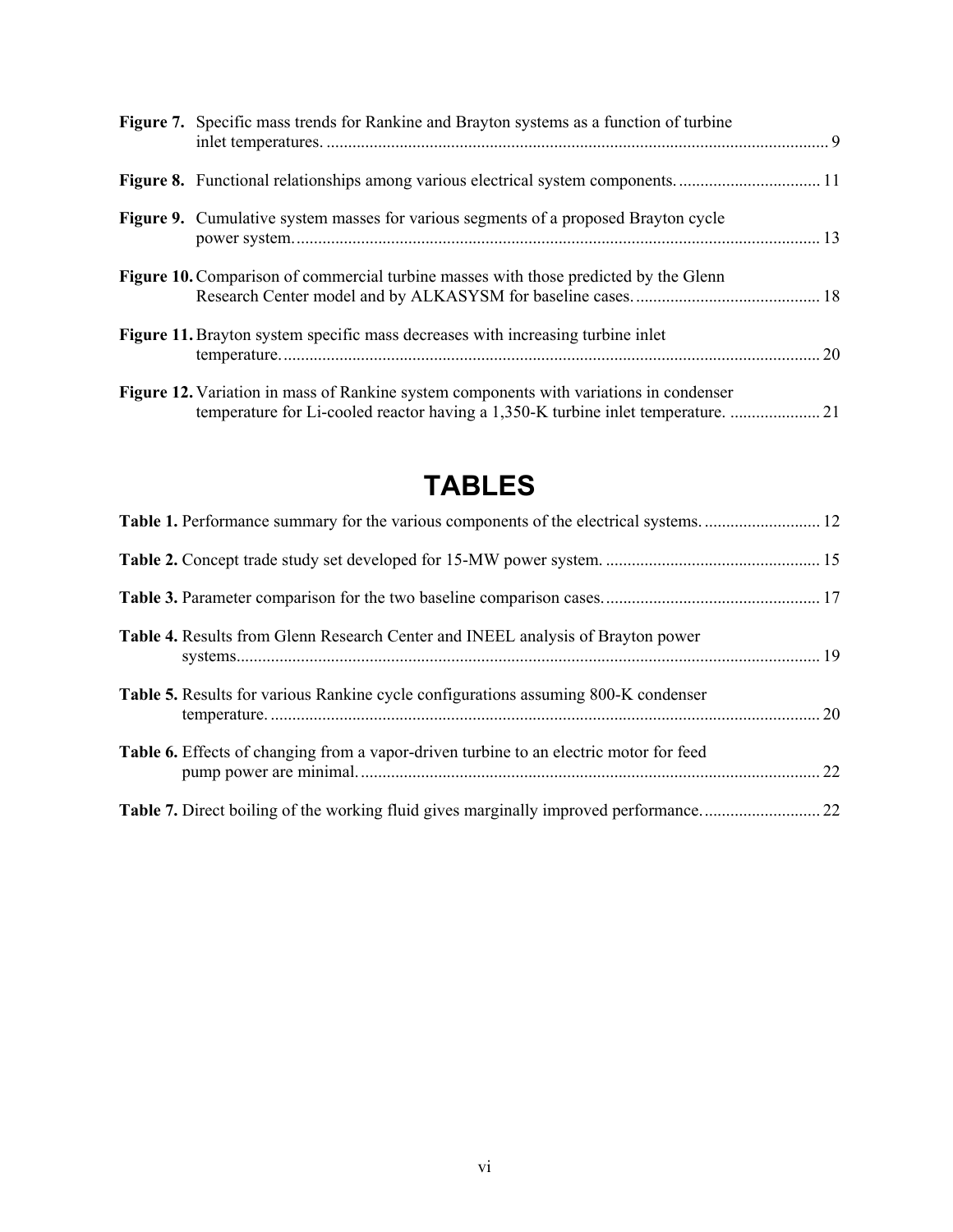#### **MULTI-MEGAWATT POWER SYSTEM CONCEPT EVALUATON**

#### **1.0 INTRODUCTION**

As part of the Special Purpose Fission Technology (SPFT) program conducted by the U. S. Department of Energy's Office of Nuclear Energy, Science and Technology (DOE-NE), the INEEL was chartered to<sup>1</sup>:

- $\bullet$  Review past multi-megawatt (MMW) concepts and studies,
- Compare current requirements for a MMW system, working in coordination with the National Aeronautics and Space Administration (NASA),
- Update one or two previous concepts and/or define a new concept for a MMW system that is compatible with the Variable Specific Impulse Magnetoplasma Rocket (VASIMR) engine  $\text{concept}^2$ ,
- Assess long-lead technologies that would need to be worked on to support development of such a system,
- State performance levels (efficiencies, operating temperatures, etc.) that would be required of these technologies, and
- Identify technical issues associated with development that would need to be addressed as part of a technology development program.

This document reports the initial investigation, and the comparative trade study, in response to the above charter. Here we summarize findings of our review of previous developments, as provided in the literature, indicate our preliminary assessment of the readiness of various technologies considered, and make recommendations for reactor technology development programs needed to reach a desired power/propulsion system specific mass of 3-5 kg/kWe.

The discussion that follows addresses reactor technologies and, to the extent that they are needed to define a reactor concept, power conversion to electricity, heat rejection, and power conditioning.

The reactor concepts selected for further consideration are a gas-cooled reactor operating on a closed Brayton cycle, and a liquid-cooled reactor operating on a Rankine cycle. We provide a specific mass comparison of the two power systems.

#### **2.0 CONCEPTS REVIEW**

#### **2.1 Reactor Technology**

Past reactor concepts have been varied, and many more designs and configurations have been proposed than built and tested. While a number of such concepts were reviewed, those with sufficient promise of near-term availability to be considered in this context are principally divided into two categories. One uses molten metal as the primary coolant. The second uses pressurized gas. Neither of these can be considered off-the-shelf hardware.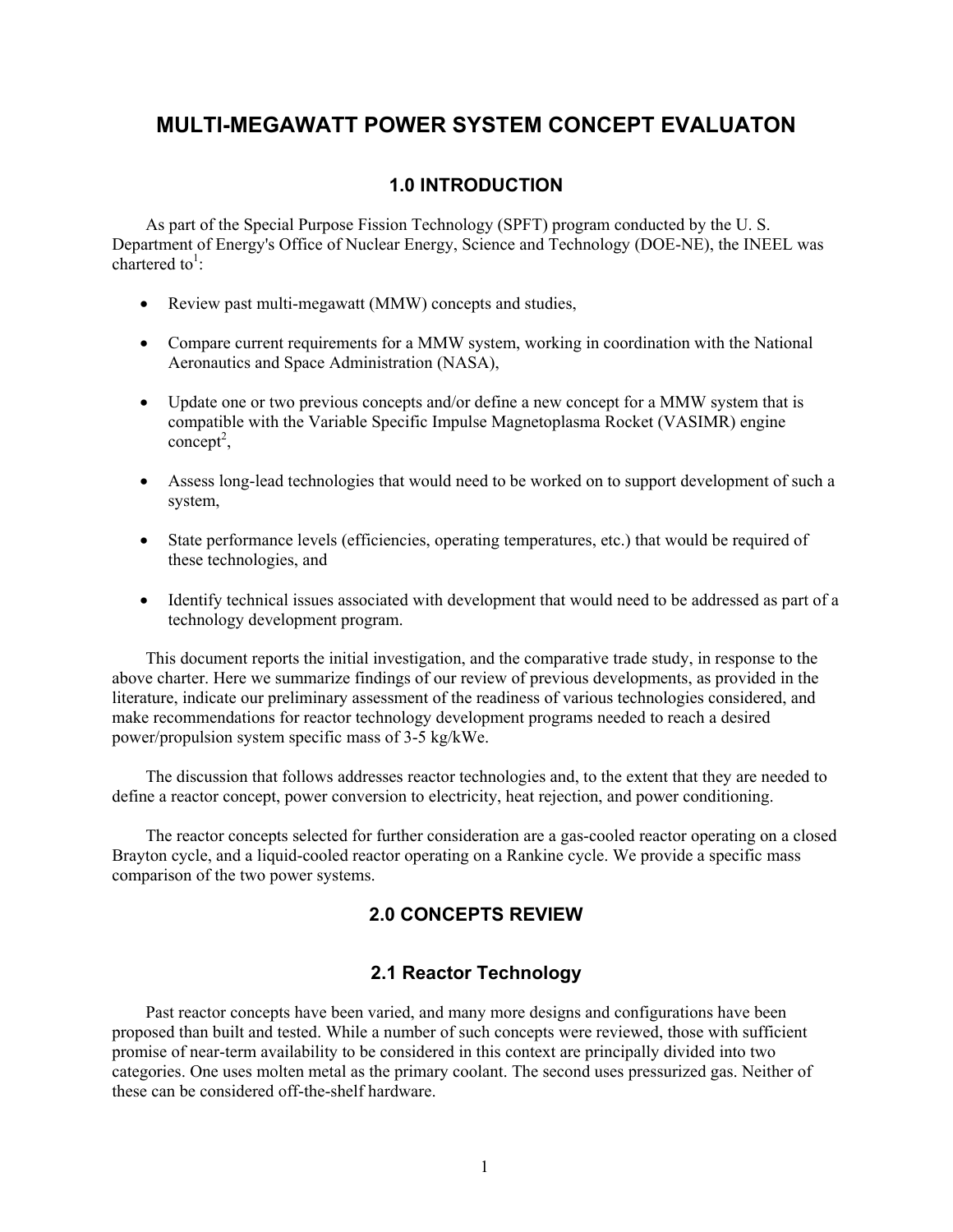#### **2.1.1 Liquid-Cooled Reactors**

Liquid-metal-cooled reactors have the advantage of a very high thermal conductivity and high specific heat coolant. Provided the operating pressures are maintained well above the saturation pressure for the operating temperature, complications arising from two-phase flow in the reactor in a microgravity environment can be avoided. Single phase in the reactor requires a heat exchanger to transmit the heat to a secondary fluid that can be boiled to operate a Rankine system or to a gas that is simply heated for Brayton cycle operation. Liquid metal coolants offer the advantage of high temperature operation at low to moderate pressures.

#### **SNAP**

One of the early reactor development programs was the SNAP series. Of these, a significant one was the SNAP-50/ASPR (Advanced Space Power Reactor). The SNAP-50 program operated until 1965, when it became the SPR program. The SPR-6 in that series utilized UN fuel with W-25Re structure<sup>3</sup>. The reactor was Li cooled and had a potassium Rankine cycle for power conversion. It was designed to produce 10 MWe and designers were hopeful of a system specific mass of 7 kg/kWe. The general configuration of the SPR-6 is shown in Figure 1.



**Figure 1.** SPR-6 reactor configuration

#### **MPRE**

In an effort to simplify the liquid-metal cooled design, the Medium Power Reactor Experiment (MPRE) was conducted to see if potassium could be boiled directly in the reactor. The program was not completed, but difficulties were encountered with film boiling. Without taking care to generate finely dispersed nucleation sites, film boiling was found to dominate heat transfer and destabilize local temperatures. Concerns over mixed phases in a microgravity environment were also present**<sup>4</sup>** .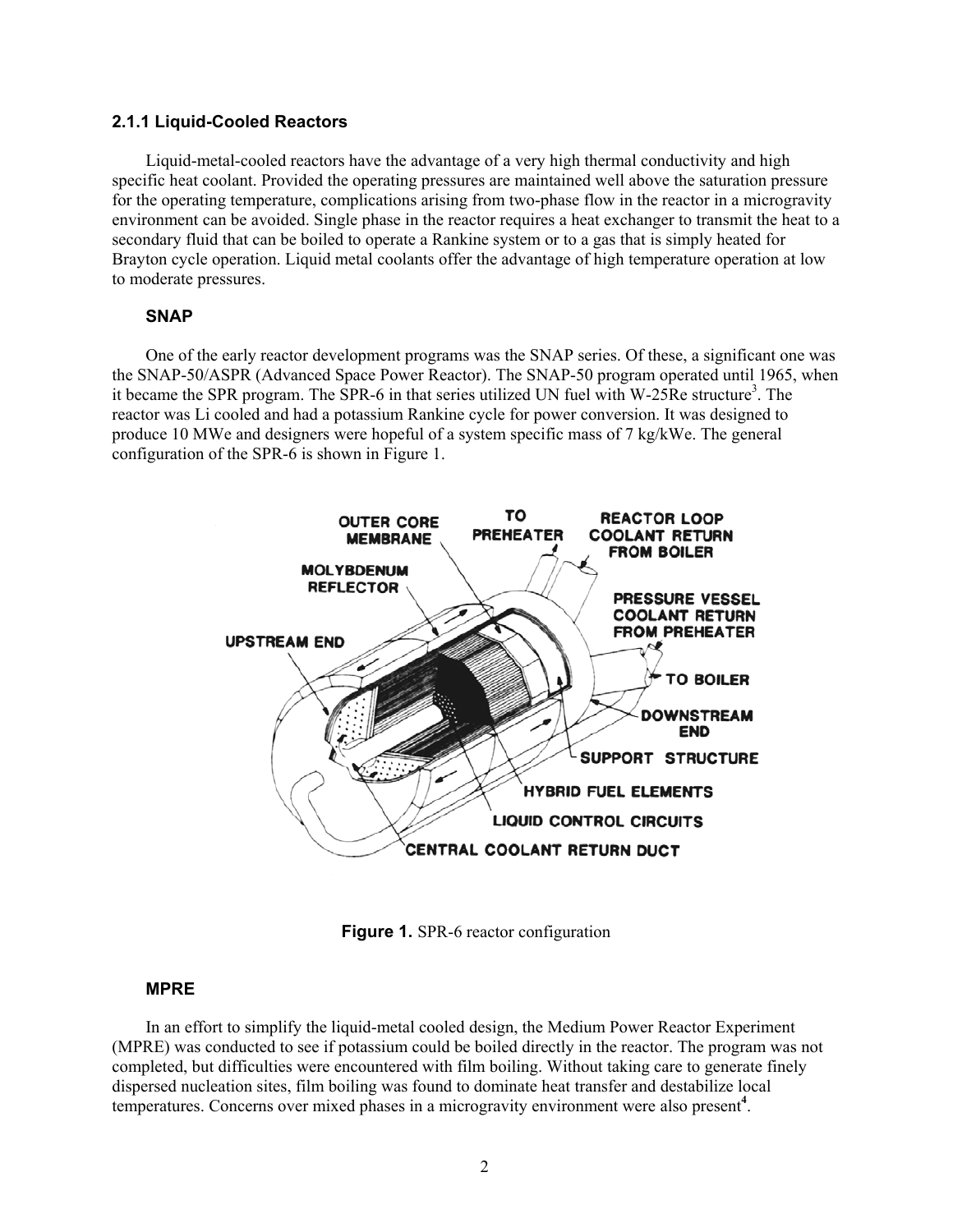#### **SP-100**

The SP-100 reactor was designed as a nominally 100-kWe power source for space applications. Major features of the reference design included the following.

- The reactor core was lithium cooled and operated with a fast-fission spectrum.
- The design goal was for a cumulative full-power operating duration of 7 years.
- $\bullet$  The reactor fuel was uranium nitride with Nb-1Zr cladding.
- $\bullet$  The design value for the reactor outlet temperature was 1,350 K.
- Power conversion was out-of-core thermoelectric conversion.
- Direct-coupled heat pipe radiators were to be used for heat rejection.

Figure 2 shows the general arrangement of the SP-100 with its associated systems<sup>5</sup>. The SP-100 was never built, although several components were developed and tested for it.



**Figure 2.** SP-100 system configuration.

For application to the present mission requirement, the SP-100 design would be modified<sup>6,7</sup>. One upgraded design would use SP-100 fuel, but it would require increasing the power output by a factor of 150 to 15 MWe by increasing the reactor size. Reactor outlet temperature would still be limited to 1,350 K, as determined by the operating temperature allowed for the cladding. The thermoelectric conversion planned for the SP-100 would be replaced by a more thermodynamically efficient dynamic system in the multi-megawatt application.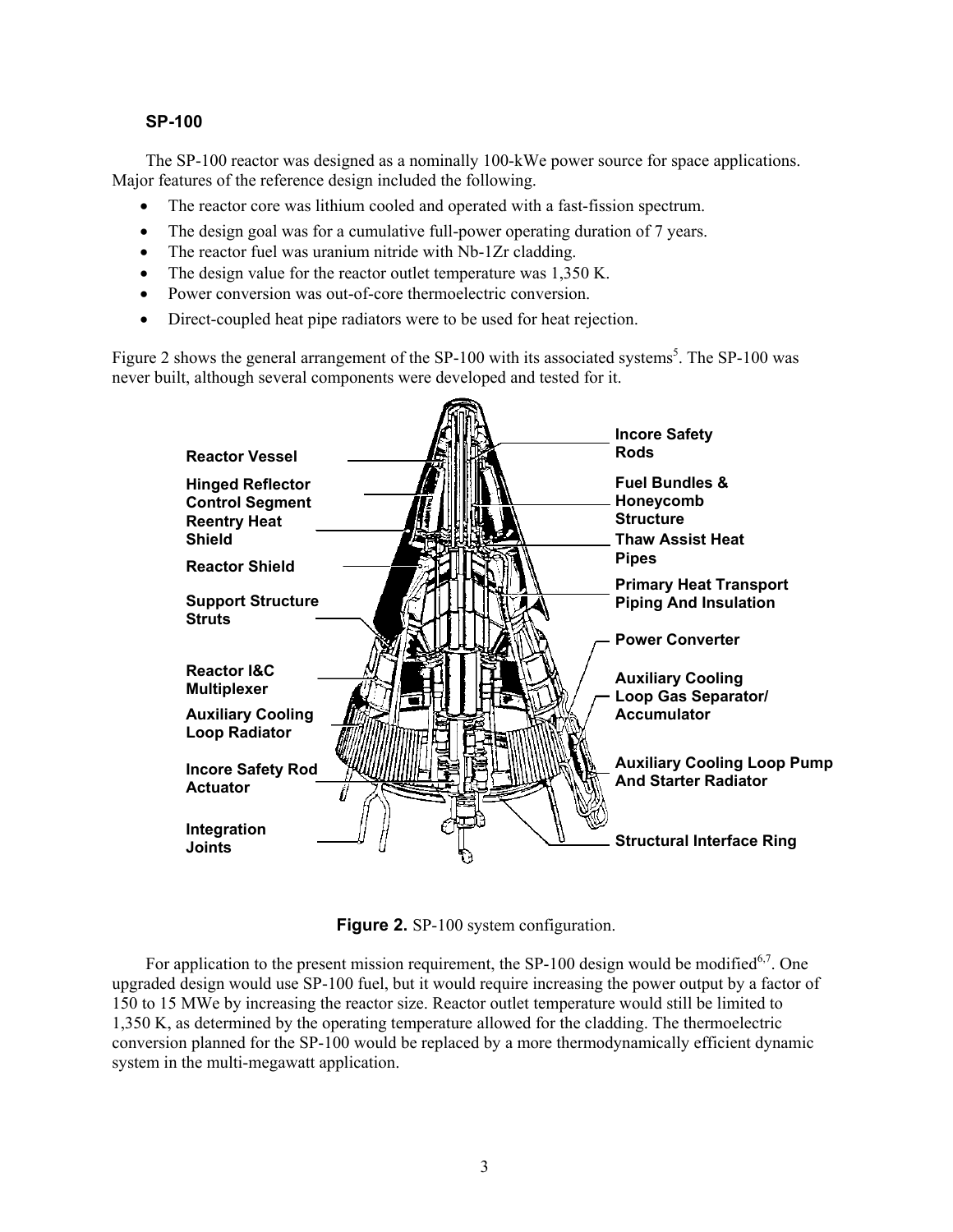Further upgrades of SP-100 technology may come by replacing the SP-100 fuel with an advanced fuel form. Cladding the UN fuel with ASTAR 811C could raise the reactor outlet temperature to 1500 K. A more significant change to cermet fuel with W-Re-Mo cladding, may raise the fuel operating temperature to 1,850 K and the reactor outlet temperature to 1,500 K.

#### **2.1.2 Gas-Cooled Reactors**

Gas-cooled reactor concepts have been investigated for many years. In the commercial power industry, the Ft. St. Vrain reactor is probably the best known in the US, but very successful systems have been built and operated in Europe, particularly in Germany. Gas cooling offers the convenience of only a single coolant phase in both the reactor and in the power conversion system. Single phase cooling avoids the complexities of boiling heat transfer with its attendant thermal and reactivity inhomogeneities and turbine damage from condensing fluid droplets. Those may be particularly troublesome in a microgravity environment. In addition, cooling gases are usually He or a mixture of He and Xe, which are chemically inert and avoid the potential corrosive effects that liquid metals or other materials may have on structures. Of the many gas-cooled reactor concepts examined, only two will be reviewed here.

#### **2.1.2.1 NERVA/Rover**

The Rover program was the US effort to develop nuclear thermal rockets. Many different configurations were designed and tested as part of Rover from the early 1960s through the early 1970s, accumulating over  $1,000$  minutes of operation above 1 MW<sub>t</sub>. One of the last and most successful gascooled reactors in that series was the NERVA (Nuclear Engine for Rocket Vehicle Application). It operated at 1,100 MW<sub>t</sub> for about 5 minutes<sup>4</sup>. Figure 3 shows a representative fuel configuration for this class of reactors.



**Figure 3.** NERVA fuel configuration**.**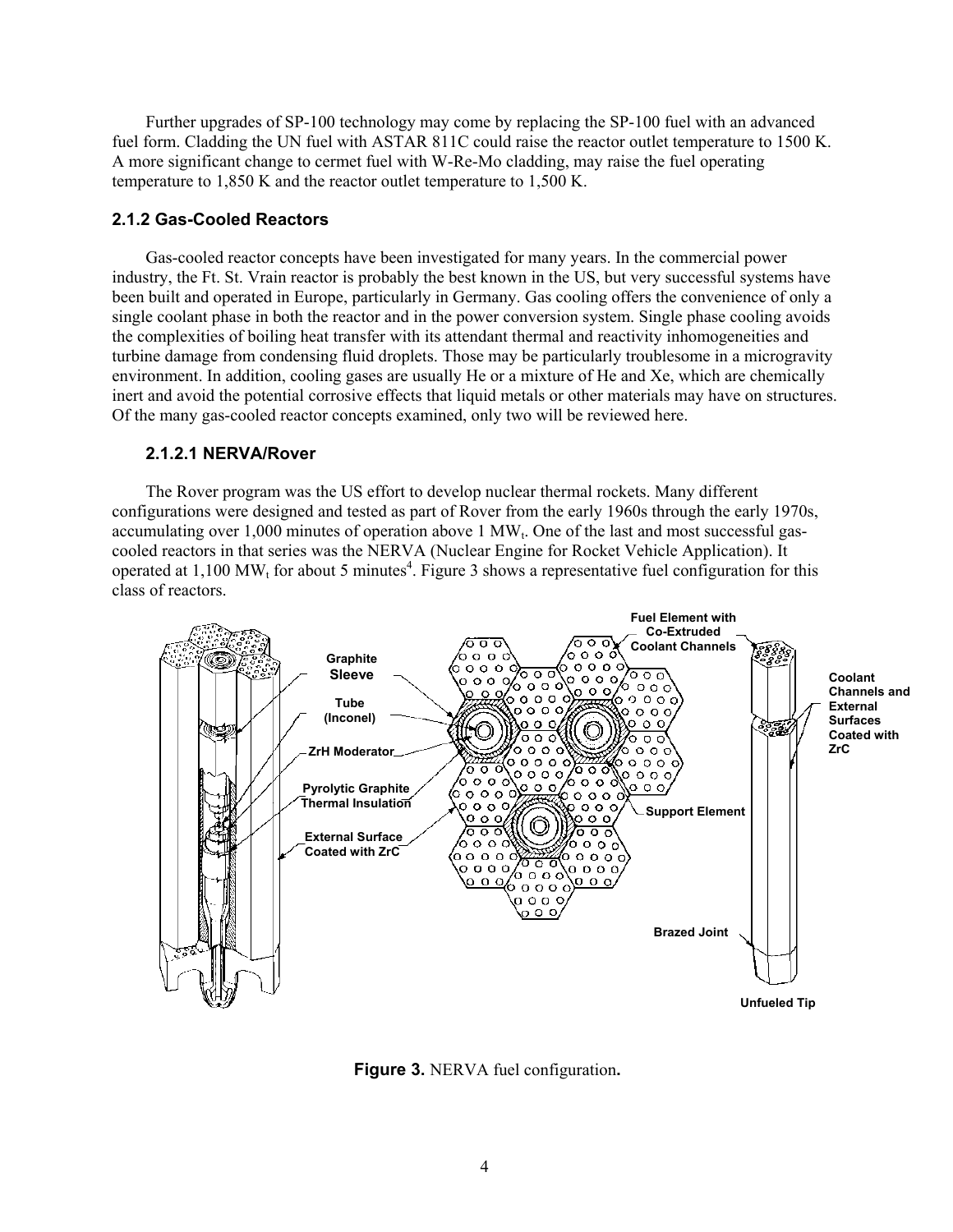The basic fuel element was hexagonal with 19 coolant holes extruded with the form. Fuel compositions evolved with program progress. Fuel compositions tested included  $UO<sub>2</sub>$  extruded in a carbide matrix,  $UC_2$  particles with pyrolytic graphite coatings extruded in a graphite matrix, and finally a composite of U, Zr, and C particles. All exterior and tube interior surfaces of these fuel elements were coated with zirconium carbide to inhibit reaction of the carbon with the hydrogen fuel.

Distributed among these fuel elements were "tie rods," each of which had an Inconel tube down the center for cooling. Helium or helium-xenon working gas was circulated through the tie tubes. The cooling channel in the tie tube was surrounded by an annulus of zirconium hydride moderator. Outside of another gas gap channel was a pyrolytic graphite thermal insulator and finally a graphite sleeve to complete the hexagonal form. By controlling the placement and distribution of these tie rods, designers could control engine size and radial power density profile.

Under the Rover program, this fuel form was subjected to high temperature tests for short periods, the regime in which these reactors were designed to operate. The Russians have reported tests up to 3,000 K for one hour in a nuclear thermal propulsion configuration have been made, but US tests were mostly at 2,550 K and below, and then only for a few minutes. The  $44-MW<sub>t</sub>$  Nuclear Furnace (NF-1) was operated at 2,500 K for 109 minutes. There are no long-duration test data available for temperatures that high. Estimated masses of these reactor designs may be correlated by the relationship<sup>8</sup>

$$
M = 1.8 + 0.00154 \text{ P} \tag{1}
$$

where M is the mass in metric tons, and P is the power in MWth. These would be lighter than reactors designed to operate for years, but by that formula, a 60 MWth reactor (15 MWe) would have a mass of 1.89 metric tons.

For commercial gas-cooled reactors, fuels demonstrated have included  $UCO$  and  $UO<sub>2</sub>$  fuel kernels with SiC coating (Germany). An advanced fuel form for NERVA-type reactors would be comprised of UO<sub>2</sub> fuel kernels with ZrC coating. These kernels are under development in Japan and Germany.

#### **2.1.2.2 NERVA Derivative**

For application to the multi-megawatt propulsion mission, a NERVA Derivative design has been proposed<sup>9</sup>. Called the "Enabler", this design is shown conceptually in Figure 4. Operating with C coated  $UC_2$  fuel, the proponents of this design believed it was capable of 1,640 K reactor outlet temperature and to have a system specific mass of 3.1 kg/kWe for a 10 MWe system operating for 7 years. By changing to ZrC particle coating, it was thought to be operable with a reactor outlet temperature of 1,920 K and, because of the higher operating temperature, to have a system specific mass of only 2.8 kg/kWe. These claims may have been optimistic since heat rejection technology was perhaps overestimated and turbine materials to withstand such high temperatures have yet to be proven. Currently available commercial gas turbine technology allows turbine inlet (firing) temperatures of  $1,700$  K.<sup>10</sup>

On the other hand, commercial SiC coated UCO and  $UO<sub>2</sub>$  particle fuel has been amply demonstrated to have typical operating temperatures of  $1,473 - 1,523$  K.<sup>11</sup> No significant fission product release was seen in elevated temperature tests for periods up to 500 hours at  $1.873$  K for either fuel. ZrC coated UC<sub>2</sub> particle fuel was designed for operation at 3,200 K for 7 hours and should be able to achieve a sustained operating temperature up to 2,100 K, though that has not been conclusively proven. Advanced carbide fuels offer the potential for even higher temperature operation.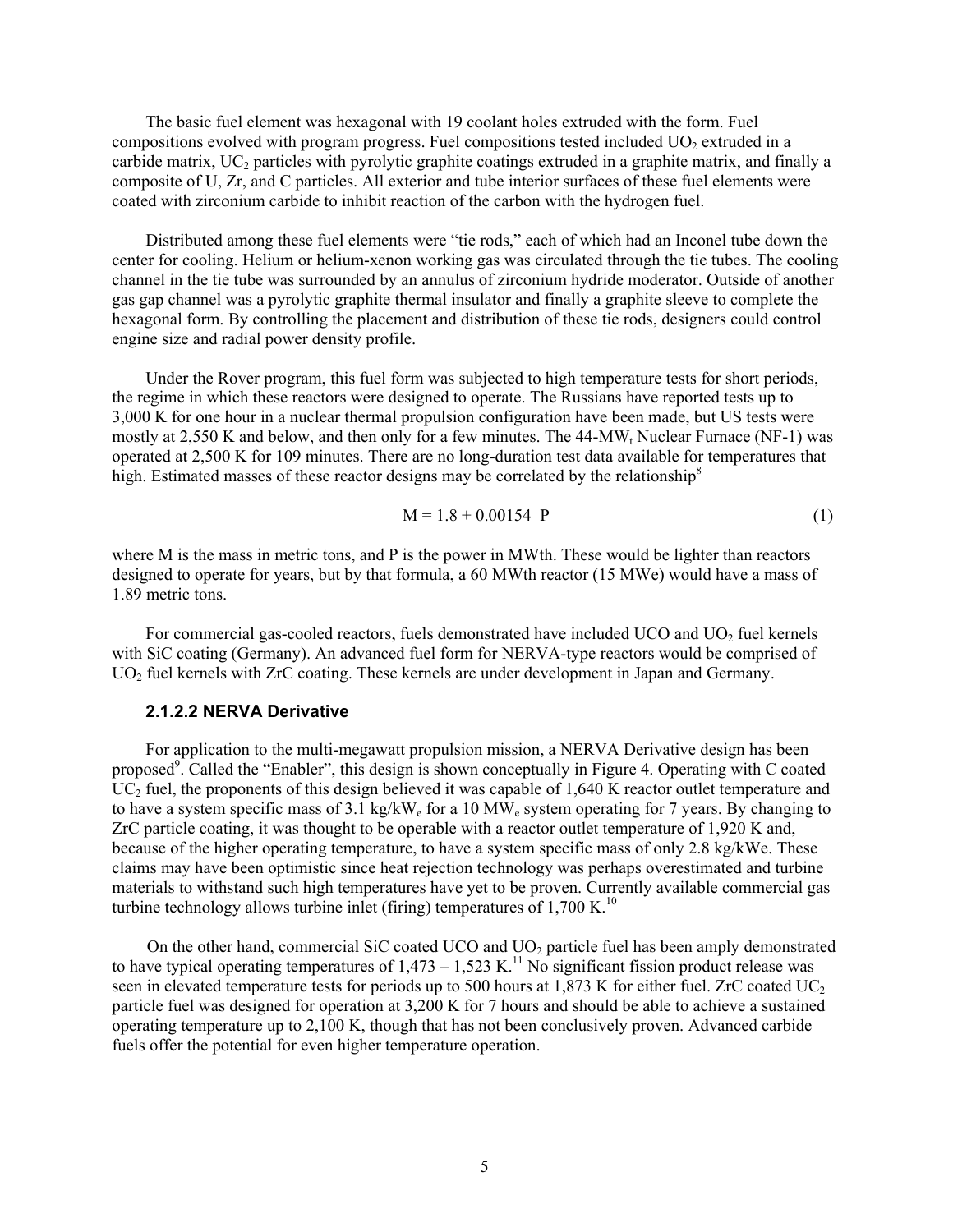

**Figure 4.** Configuration of the NERVA Derivative "Enabler" reactor design.

#### **2.1.3 Other Cooling Options**

Another option for heat removal from the reactor core is the use of liquid metal heat pipes. A lower power concept presently under development at the Marshall Space Flight Center uses heat pipes to drive a Stirling cycle engine for the production of electrical power.<sup>12</sup> Neither the heat pipe system nor Stirling engine technology scale well to the  $MW_e$  level.

Yet another option proposed for low power uses thermionic power conversion, so the heat from the reactor is carried away, at least partially, by electrons boiling from an emitter and crossing a gap to a cooled collector and by concomitant radiation between the emitter and the collector. Thermal efficiencies for thermionic power converters up to 17% have been reported.<sup>13</sup> Again, scaling to MW<sub>e</sub> levels for thermionic systems is not practical.

#### **2.2 Power Conversion Technology**

Technologies for converting the reactor thermal power into electricity should be considered in connection with the reactor. These are divided into two classes, static and dynamic. Static methods involve only the flow of heat with no moving mechanical parts. Dynamic systems have moving parts.

#### **2.2.1 Dynamic Systems**

Dynamic systems are the most desirable for multi-megawatt applications because of several features: they operate at reasonably good thermodynamic efficiencies, their masses are reasonably small, and there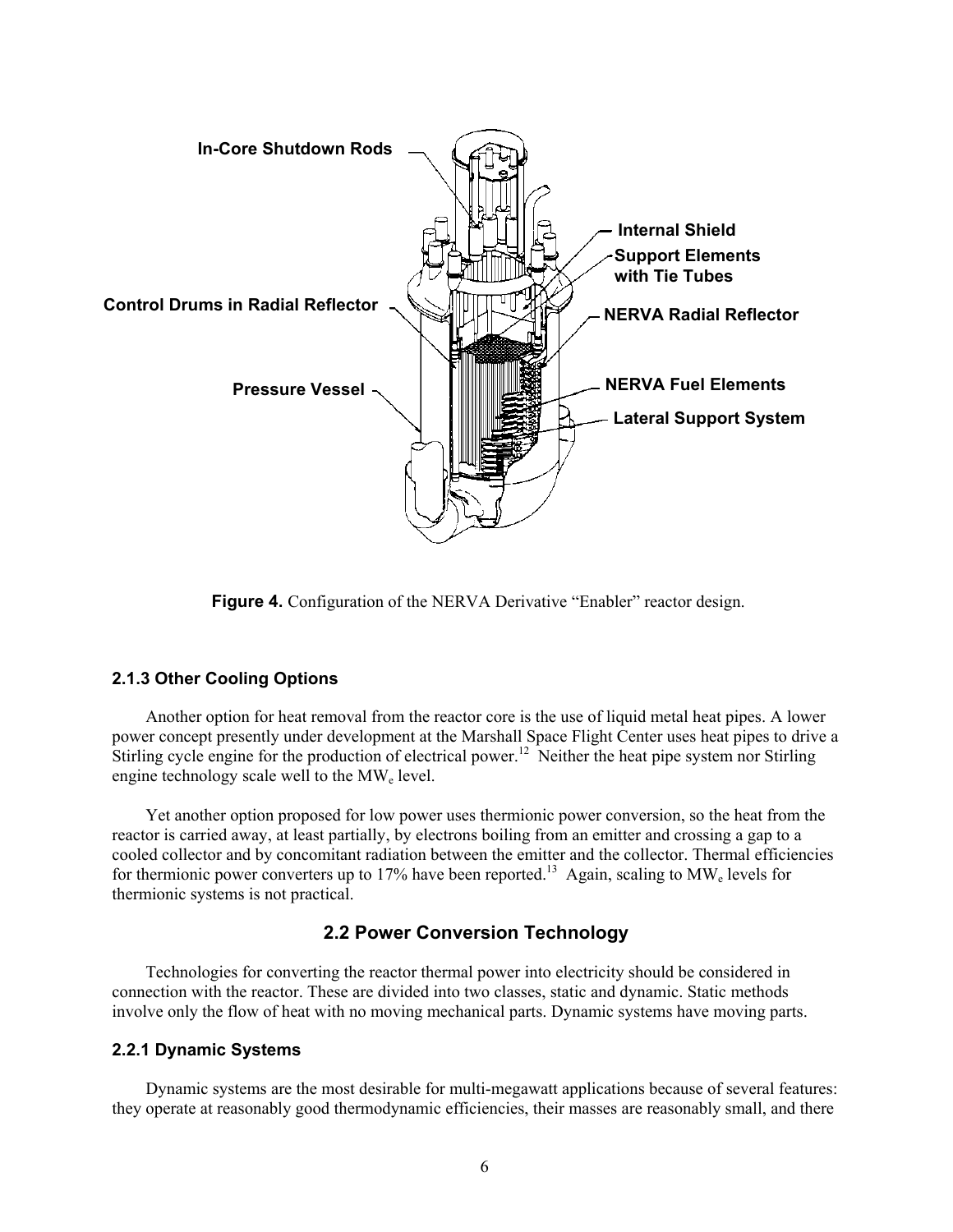is a wealth of industrial experience with the technologies. Dynamic systems discussed here include the closed Brayton cycle, the Rankine cycle, the Stirling cycle, and MHD systems.

#### **2.2.1.1 Brayton Cycle**

Brayton cycle power systems are in wide use throughout the world<sup>14</sup>. Open cycle Brayton systems power jet aircraft and auxiliary power units on tanks and in automobiles. For the multi-megawatt propulsion mission, however, the cycle must be closed such that the gases leaving the turbine will be returned to the compressor. Figure 5 shows the layout of a typical Brayton cycle proposed for power conversion in the MMW propulsion mission.<sup>15</sup>



**Figure 5.** Typical Brayton cycle configuration.

#### **2.2.1.2 Rankine Cycle**

The Rankine cycle has been used for many years in electric power plants. Heat sources range from coal, gas, and geothermal to nuclear reactors. Figure 6 shows the elements of a Rankine power system.<sup>15</sup> Typically, molten Li is used for the primary coolant and K is the working fluid for the power conversion system.

Not shown in either Figure 5 or 6 is the auxiliary cooling system for the reactor shield, the alternator, and certain other components. This secondary radiator would operate at lower temperature than the primary radiator. Also not shown in Figure 6 are the separators required to remove liquid at selected stages in the turbine nor the system needed to separate liquid from vapor in the condenser.

#### **2.2.1.3 Stirling Cycle**

Of the popular thermodynamic cycles, the Stirling cycle has the greatest intrinsic thermodynamic efficiency, but its inherent limitation to small units means high specific mass. The free-piston Stirling engine has undergone substantial development in the last few years. A Stirling engine demonstration was part of the SAFE (Safe and Affordable Fission Engine) project. The engine, a more or less standard model from the Stirling Technology Corporation, was joined to an electrically heated heat pipe array in a vacuum chamber to generate about 300 W in a non-nuclear demonstration.<sup>12</sup> This is far from levels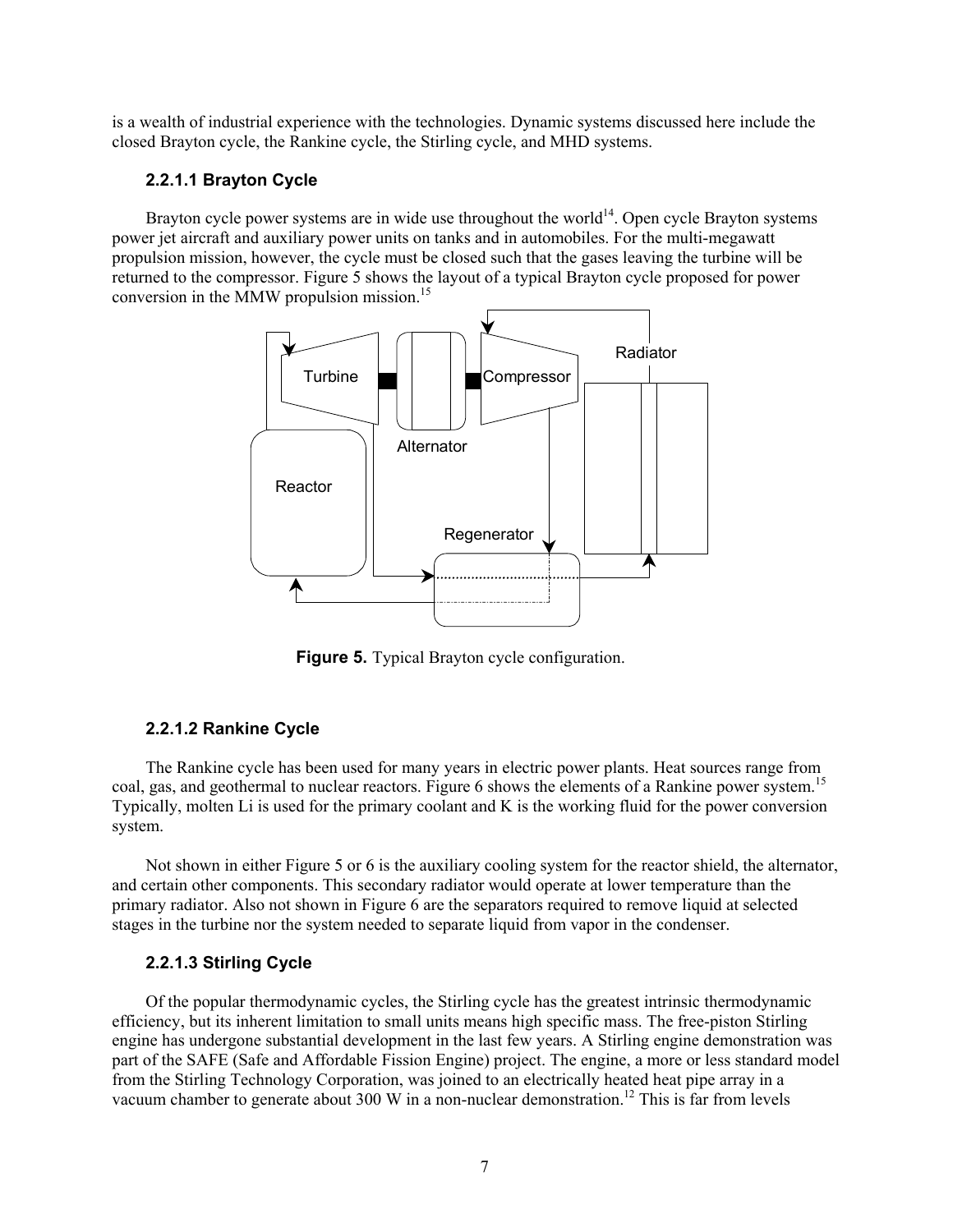

**Figure 6.** Liquid-metal cooled power system using the Rankine power cycle.

needed for the MMW mission. Scaling to larger power levels is difficult because the key to Stirling cycle efficiency is the capture and recycling of heat, which, by its nature, is limited in the speed and volumes over which it can proceed. Therefore, Stirling technology was not considered practical for further consideration here.

#### **2.2.1.4 MHD**

Several concepts for MHD power conversion have been proposed but are still considered highly advanced. One by Anghaie<sup>16</sup> makes use of the gaseous fuel in a vapor core reactor concept to provide direct power conversion using MHD, most likely with the Tulahoma disk MHD configuration.<sup>17</sup> This is similar to the concept proposed by Westinghouse.<sup>18</sup> Axial gas flow is directed radially over a disk located in a Helmholz coil pair. It is then returned to axial flow through a similar structure, generating MHD power in the process. The Marshall Space Flight Center is currently building a large blowdown facility that would allow operation of a prototype for about 10 seconds at 25  $MW_{th}$ . 19

Another MHD concept has been proposed by Berte.<sup>20</sup> His idea uses gaseous Cs as the working fluid and coolant in a solid core reactor. Residual radioactivity in the Cs stimulates ionization to improve electrical conductivity.

#### **2.2.2 Static Systems**

Static power conversion systems, as a group, operate at low thermal efficiencies because the currents involved are not conjugate with the driving potentials. It is generally acknowledged that they are not suitable for MMW power applications. Systems we considered include thermionic, thermoelectric, and alkali metal to electric conversion (AMTEC) systems.

The electric potential developed by thermionic systems is typically only a few volts, but it can be used to drive respectable currents when temperature differentials are large. Concepts making use of thermionic power generation have been built, tested, and used for a number of applications.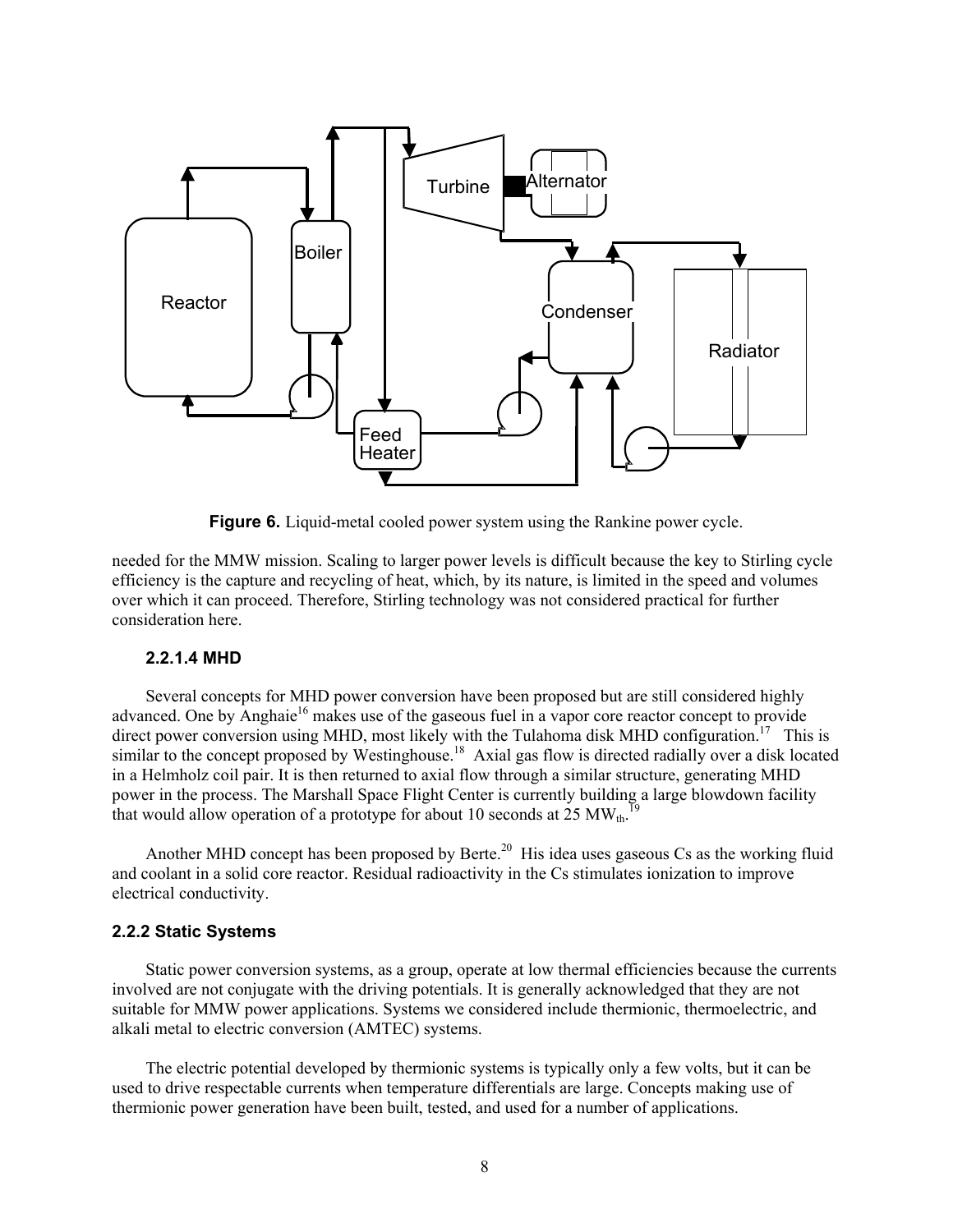Thermoelectric and AMTEC<sup>21-23</sup> conversion systems were looked at but not considered for the high power applications of a MMW system.

#### **2.2.3 Comparison**

There has been considerable progress in both Brayton and Rankine cycle performance over the last few decades. Anex<sup>24</sup> compared overall thermal efficiency for Brayton systems alone with those from combined gas Brayton and steam Rankine cycles for commercial power plants. Growth in efficiency due to improvements in Brayton cycle technology, mostly due to higher turbine inlet temperatures rose from about 20% in the early 1950s to about 35% in the 1990s. Less progress was indicated for the Rankine systems

A comparison of specific masses estimated by various proponents<sup>15,25,27</sup> of both Brayton and Rankine systems is given in Figure 7. Rankine systems have considerable industrial experience on earth using water as the working fluid, but challenges of boiling, condensation, and separation in a microgravity environment are nontrivial. Further, long-term serviceability with potassium has yet to be demonstrated for Rankine system components. Operating Brayton systems at high temperatures offers the prospect of attractive specific masses, particularly if turbine inlet temperatures above 1,700 K can be achieved, but that has not been done. The best current technology seems to be the GE H-Class turbines, which operate at inlet temperatures of 1,700 K.



**Figure 7.** Specific mass trends for Rankine and Brayton systems as a function of turbine inlet temperatures.

We selected only Rankine and Brayton systems for further evaluation. Conventional wisdom is that while Stirling cycle systems have clear advantages when heat supply temperatures are moderate (<900 K)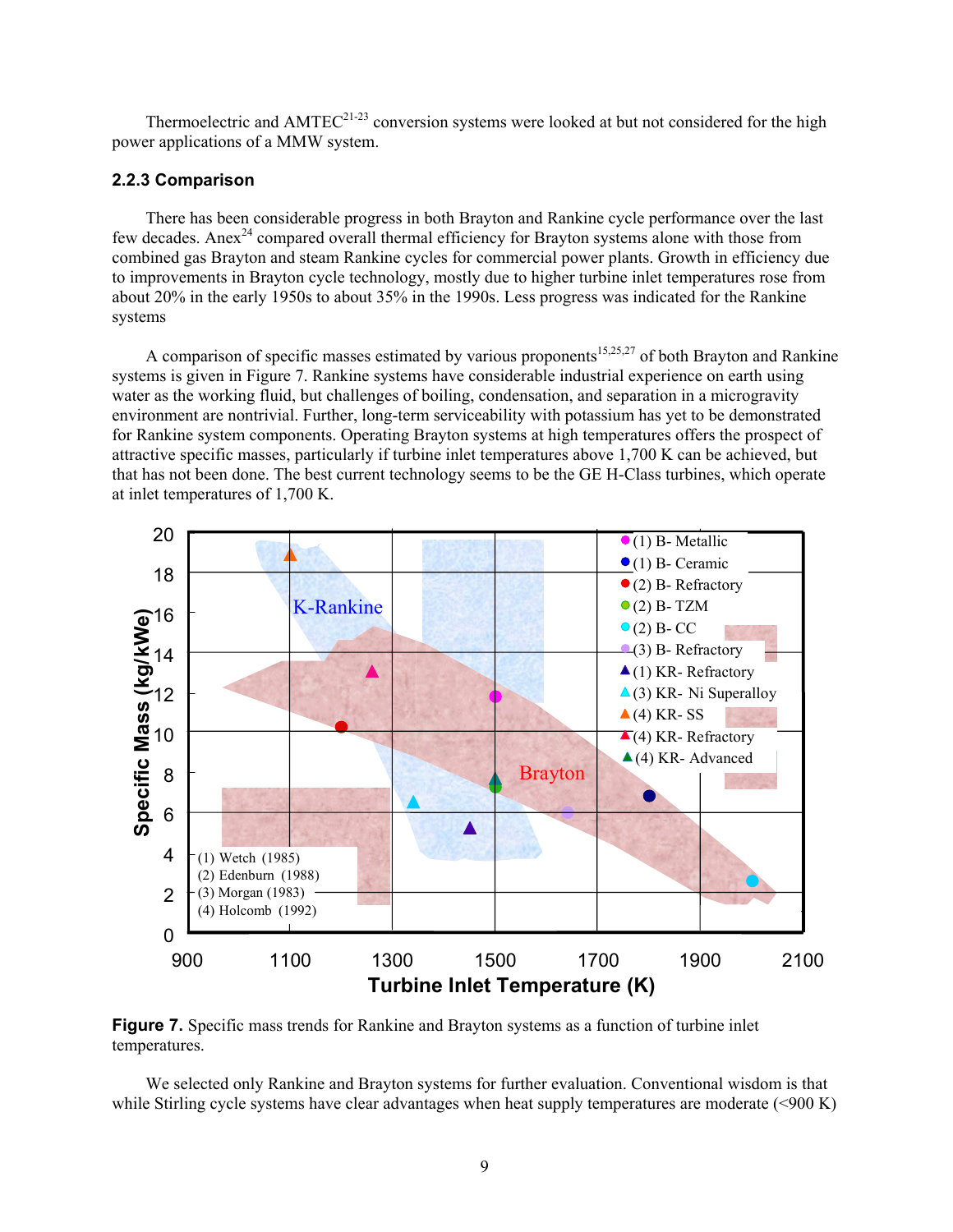and power requirements are 50 kW or less, in comparison with Brayton cycles and probably Rankine systems, they have limited utility for the MMW application.<sup>28</sup> A number of unknowns need to be resolved before the MHD systems can move forward. Some of these issues include fundamental measurements on conductivities of the proposed working gases and operation at less than full power levels.

#### **2.3 Heat Rejection**

In space, waste heat may be radiated away into the coldness of the universal background temperature, or it can be conducted into matter, such as a gas stream, that is released into space. Almost all design concepts for MMW systems rely on radiator systems. Radiators of many different configurations have been proposed.<sup>15, 29-37</sup> Those considered include tube and fin, heat pipe, free droplet, and moving belt radiators.

Advantages of the pumped loop radiator include a well established fluid loop heat exchanger technology, a wide range of radiator fluids possible, and a wide range of operating temperatures. Disadvantages include limited heat rejection capability and the requirement for pumps, valves, and other moving parts. It also has potentially poor survivability from damage by meteoroids since a puncture of one of the fluid loops would result in loss of a considerable fraction of the cooling capability, depending on the segmentation built into the design.

Heat pipe radiators have received considerable attention in the last few years. Typical materials include Na as the working fluid, stainless steel mesh as a wick, and stainless steel tubing as the container. Carbon-carbon fiber material is also being considered for heat pipe structures.<sup>38</sup> Advantages of heat pipe technology include proven low specific mass heat transfer technology, high temperature operation and substantial heat rejection capability, high survivability (segmentation means puncture of an isolated heat pipe will not result in much loss of capability), and the ability for self starting with no moving parts. Limitations may include capillary force limits, viscous drag and sonic flow limits, entrainment of liquid in the flowing gas stream, and boiling rate limits. In comparison with pumped liquid radiators, heat pipe radiators have a more limited operating temperature range, since they are sealed systems, and optimal operation requires boiling and condensation at or near the pre-determined temperatures.

Membrane radiators collect fluid injected at the center of the membrane envelope, and reject heat through the rotating membrane as the fluid is driven by centrifugal forces along the inside surface of the membrane to a collection point. Advantages are that membrane systems may be relatively easy to deploy and have the potential low specific mass. Among the disadvantages are that significant technology development must be accomplished before these systems can be reduced to reality. Because of the large and integrated nature of the concept, there are potential survivability issues (single point failures can substantially degrade functionality). These systems are also complex in design with moving parts.

Exposed droplet radiators have extremely high surface area with minimal structural mass. This class includes charged particle, liquid droplet, and Curie point metallic particles radiating to space with each having generator and collector devices to close the cycle. Advantages of the droplet radiator concept include high survivability and low specific weight. Disadvantages are mainly the fact that these techniques are unproven technologies, particularly in the collection devices. Liquid droplets are very likely to have low emissivity, reducing efficiencies. Other concerns include inherent fluid/particle loss and the potential for spacecraft contamination. These systems have moderate complexity, and they will of necessity be designed with moving parts. Torque symmetry may be problematic in some implementations.

Another category of radiators includes liquid belts, heated drum belts, filaments, and some other concepts. Advantages of these kinds of radiators can be a very low specific mass and the potential for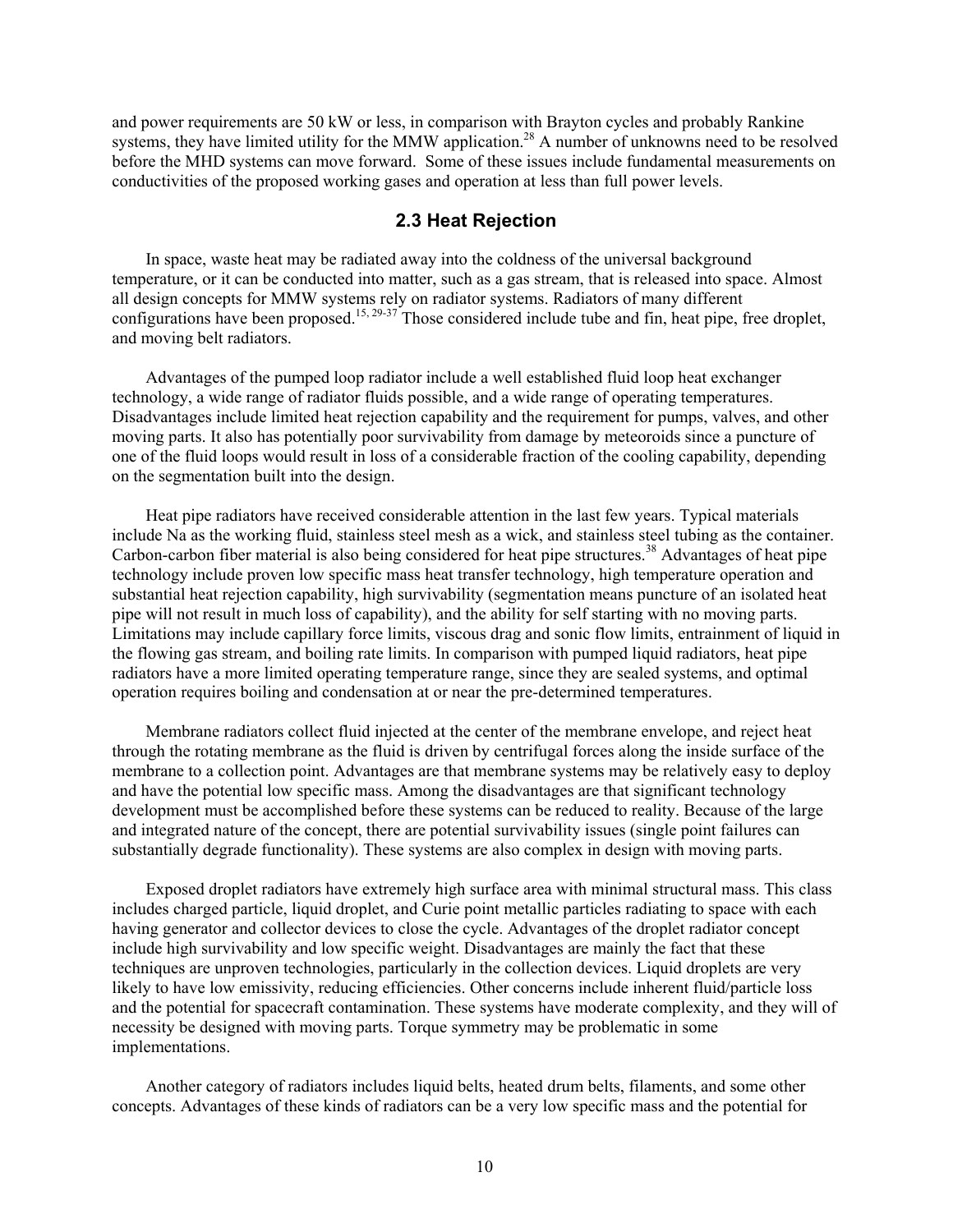compact design for transportability. Disadvantages are a high vulnerability to debris damage and typically very complex design with moving parts. There is little experience in building such systems, and significant technology development would be required to generate a system for early implementation in the MMW system.

Performance of the various types of radiators has been estimated by their several proponents. Morgan et al. showed values of specific mass for a number of these concepts ranging from several thousandths of a kg/kW<sub>th</sub> for exotic conceptual designs operating at 1,100 K to several tens of kg/kW<sub>th</sub> for a shuttle fluid loop and Hermes system operating at  $300 \text{ K}^{29}$ . It should be remembered that the lowest of those values are probably optimistic, and only the higher specific mass data are actual results based on experiments or concept development.

Based on the relative state of development and attractiveness for the MMW application, heat pipe radiators were selected as the optimal technology for near term use. These are not yet fully qualified for use in space, and there are a number of outstanding technology issues, but solutions to these issues seem to be readily achievable given modest development effort. The materials combination to be used in these radiators will be determined based on specific system design parameters.

#### **2.4 Power Conditioning**

Systems for conditioning raw electrical power into forms usable by the various systems requiring electrical power will generally be fairly massive. Greatest among these for the MMW mission will be the RF drivers for the VASIMR engine, but there will also be numerous other loads that must also be supplied. Figure 8 shows relationships among the various components of the electrical system.



**Figure 8.** Functional relationships among various electrical system components.

The specific systems for generating RF power have not yet been identified. Present estimates are that frequencies of 4 MHz at 20-100 kV will be needed for ion cyclotron resonance heating of the VASIMR plasma. Present day components are not generally capable of operating at planned primary radiator heat rejection temperatures, so either there will need to be significant advances in component technology or there will need to be a refrigeration system or a low temperature heat rejection system. Trade studies will need to be performed to determine which of the latter two may be more advantageous. Some components in these kinds of systems are sensitive to radiation. Present-day semiconductor components do well to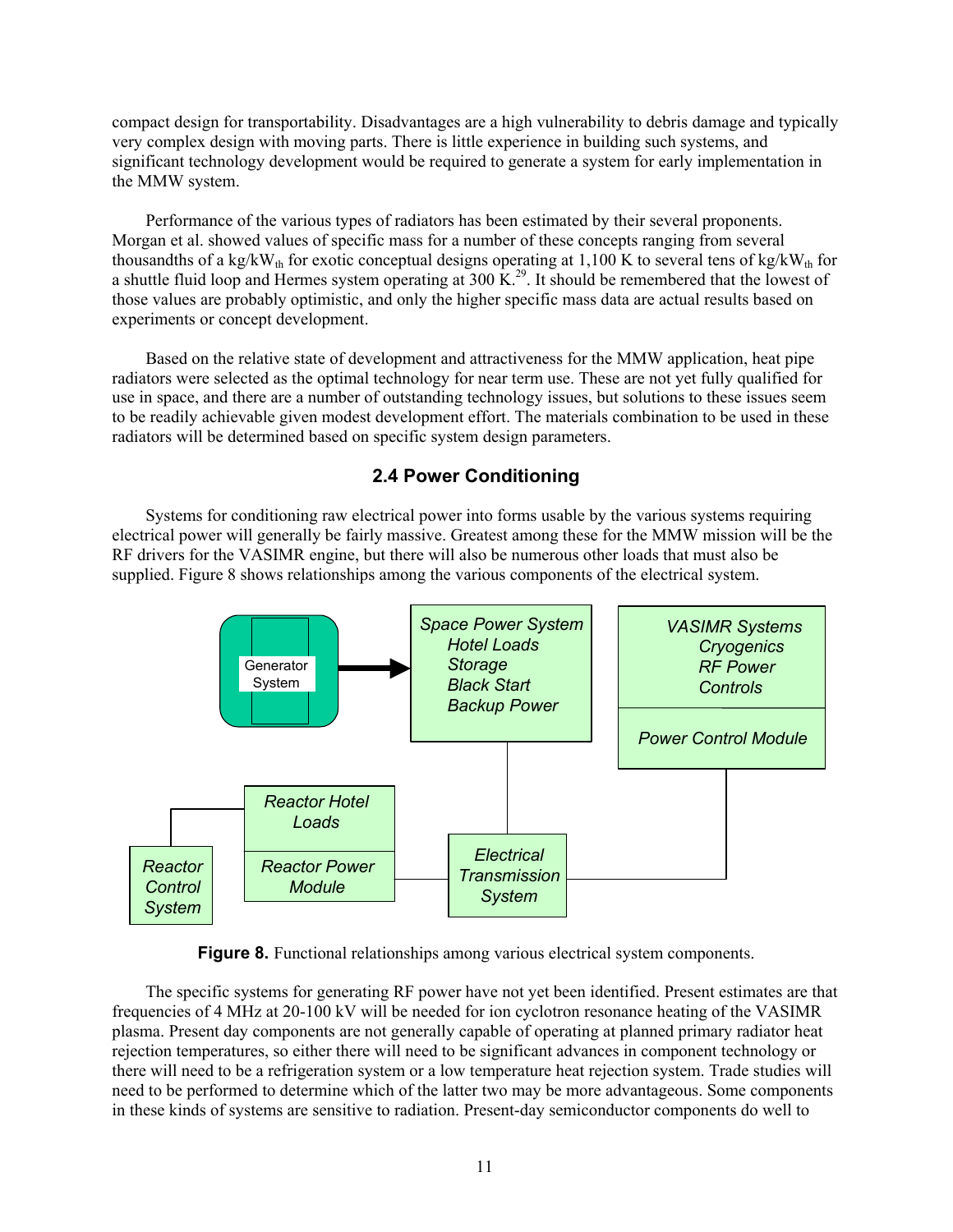function dependably at  $10^7$  rads. Therefore, positioning these components to be in shielded areas or providing special shielding for them will be an important consideration.

Table 1 summarizes the performance expectations for these systems. Specific masses were not estimated, but these systems tend to be heavy because of the need to provide low-resistance pathways for electrical currents. We should point out that typical losses in most active components are on the order of 5% of power throughput. If the rated capacity is 15 MW and power must pass through the generator as well as one other system, nominally 1.5 MW will require rejection from the rated temperature of 450 K. That has significant consequences to radiator area and may justify a refrigeration system to get that power up to the main radiator temperature.

| <b>System</b>                               | Rating (MW) | Losses (%)                                              | Temperature (K)                                                                                             |
|---------------------------------------------|-------------|---------------------------------------------------------|-------------------------------------------------------------------------------------------------------------|
| Generator                                   | $15^a$      | 6                                                       | TBD                                                                                                         |
| <b>Power Conditioning</b>                   | TBD         | 6                                                       | 450                                                                                                         |
| <b>Reactor Power</b><br>Module <sup>b</sup> | 15          | 6 (motors)<br>5 (power electronics)<br>2 (transformers) | 450 (current technology<br>motors and transformers)<br>450 and higher (advanced<br>electronics <sup>p</sup> |
| Electrical<br>Transmission                  | 15          |                                                         | 450                                                                                                         |
| <b>Power Control Module</b>                 | 10          | 5                                                       | 450 and higher (advanced<br>electronics <sup>b</sup> )                                                      |
| Space Power System <sup>c</sup>             | $0.5 - 1.0$ | 7                                                       | 450 and higher (advanced<br>electronics <sup>p</sup>                                                        |

**Table 1.** Performance summary for the various components of the electrical systems.

a. Based on 10 MW to VASIMR thrusters with balance for losses and other system functions. Power electronics assumed to be 10% of the load.

b. Current Technology Electronics – 450 K, Advanced Electronics – 850 K, Tube Tech/Diamonds/SiC 850 – 1300 K.

c. Space Power Hotel Loads TBD, assumed to be 5-7% of total.

#### **2.5 System Integration**

An interesting point can be demonstrated by a comparison given by Wetch<sup>25</sup> and shown here in Figure 9. This figure gives cumulative masses for various segments of a proposed Brayton cycle power system operating at 1,800 K turbine inlet temperature for a range of compressor inlet temperatures. Data are shown for an unrecuperated Brayton system and for a recuperated system operating at 80% effectiveness.

The interesting point in the figure is that the radiator mass is approximately twice the mass of the heat exchanger, the next most massive segment. The reactor was the least massive component. Electrical power conditioning mass was not included in this estimate.

It points out that in designing the MMW power system, it is critically important to consider all aspects of the system. For example, considerable premium is attached to operating the system at as high a temperature as possible and thus minimizing the mass of radiator structure needed.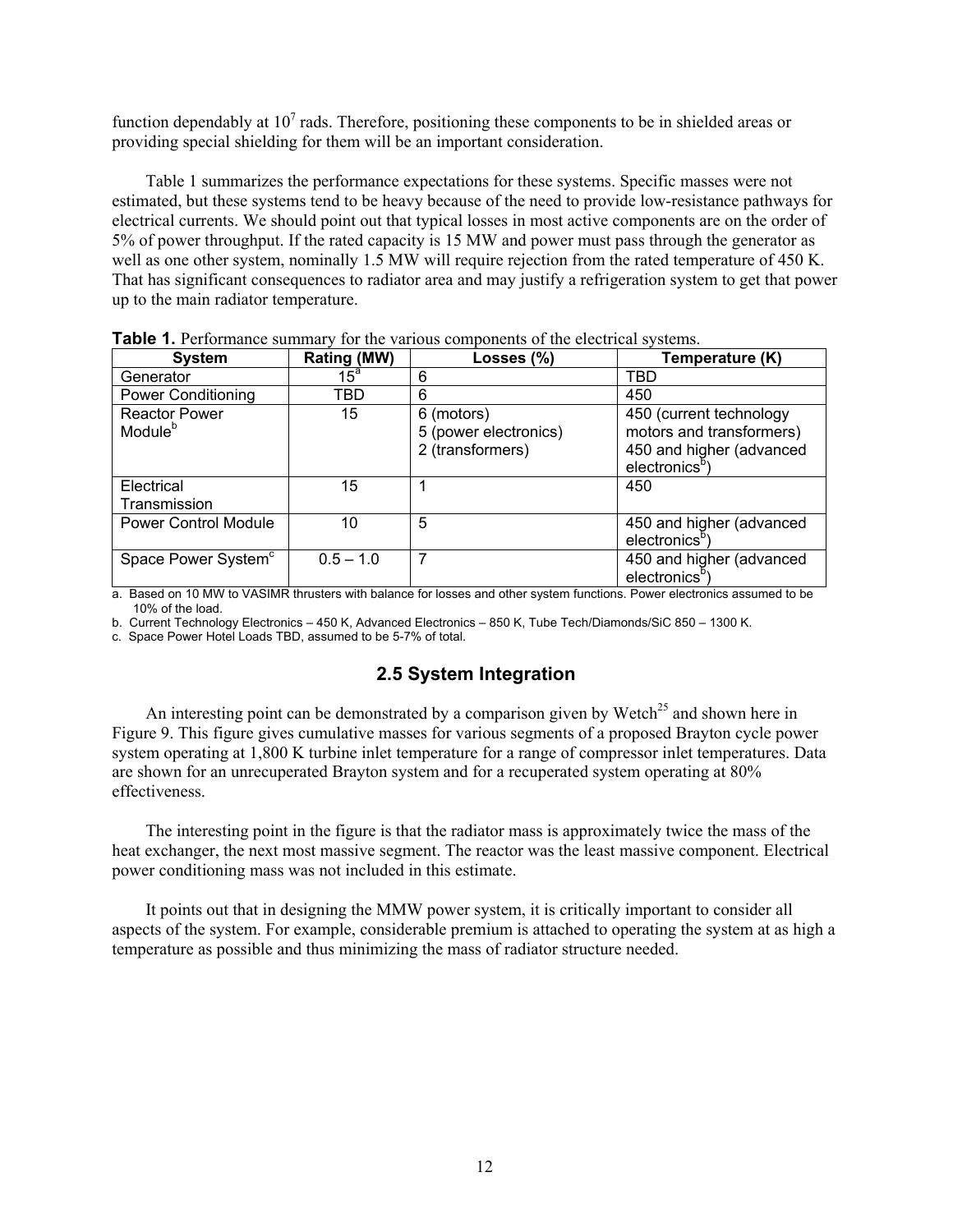

**Figure 9.** Cumulative system masses for various segments of a proposed Brayton cycle power system (from Wetch<sup>25</sup>).

#### **2.6 Recommended Approach**

#### **2.6.1 Reactor/Power Conversion**

After reviewing the technologies in the literature and touched on in the preceding discussion, there was no clear and compelling reason to choose either gas-cooled or liquid-metal-cooled reactor technologies as the best option for a near term MMW power system. Either a gas-cooled reactor of the NERVA Derivative type using a mixture of He and Xe as the working gas, operating in a Brayton cycle similar to the system shown in Figure 5, or a Li-cooled reactor based on the SP-100 design and driving a potassium Rankine power conversion system appear capable of providing the required power. Various configurations of these systems were subsequently analyzed and compared.

#### **2.6.2 Heat Rejection**

The most promising candidate for heat rejection is heat-pipe radiator banks. While these will require some engineering development, the technology for building them is progressing, and in the time frame of interest it should be reasonably in hand. Compared with pumped fluid radiators, these systems are more resistant to impact failures associated with the space environment, and they don't require moving parts. Other concepts discussed require more development than can be considered reasonably available in the next decade.

There is an issue for heat pipe radiators on Brayton systems as compared with their use on Rankine systems. For Rankine systems, heat rejection is at the saturation temperature of the working fluid for the design pressure. Because heat pipes are typically designed to boil at a specific temperature, they should work very well in that application. For Brayton systems, however, heat is rejected over a range of temperatures from the turbine outlet temperature to the compressor inlet temperature, often several hundred degrees. For some, there is a concern that heat pipes will not be well suited to that situation. Heat pipe advocates point out that even using the same materials, heat pipes can be designed to operate at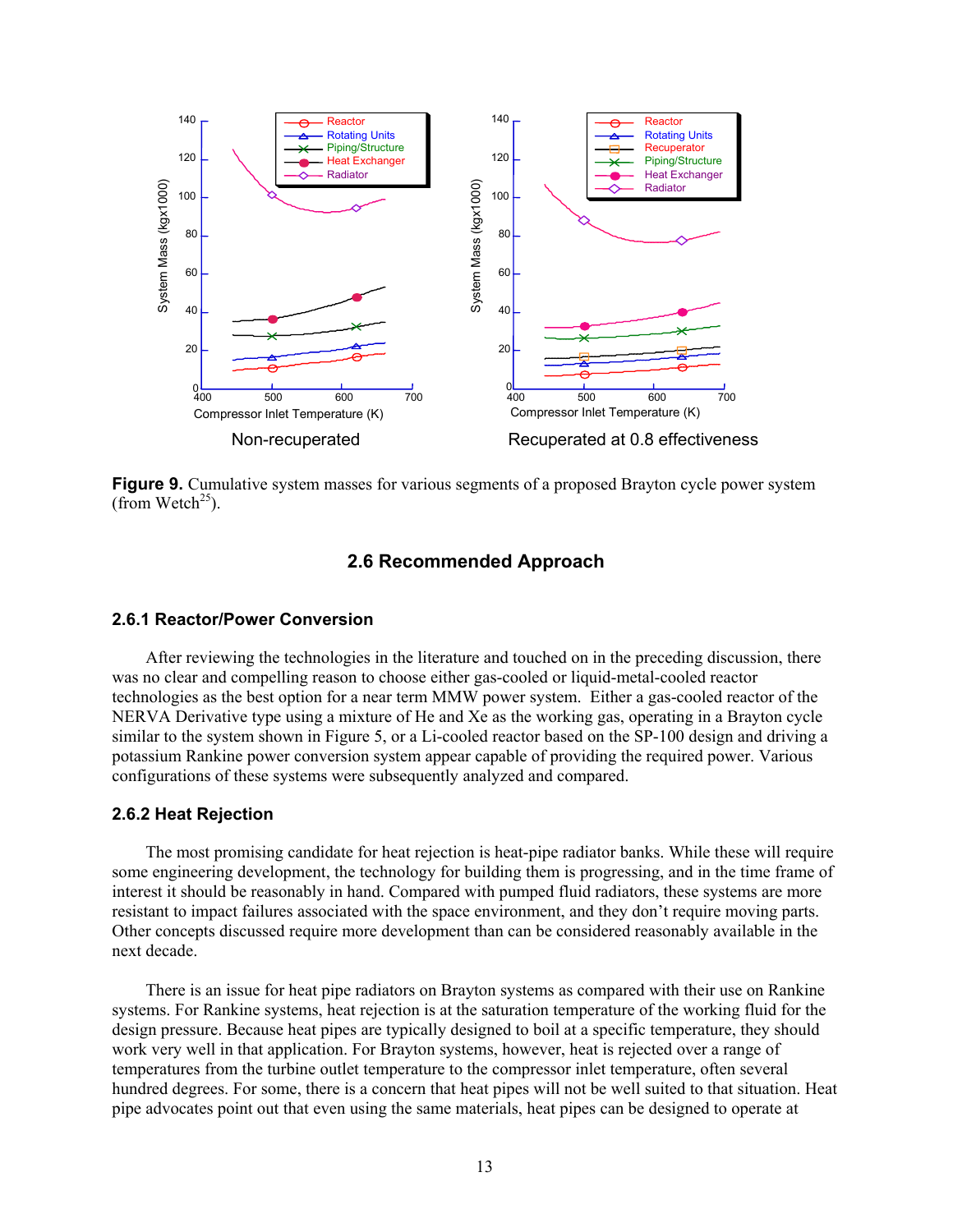different temperatures by installing different working fluids, and they work reasonably well, even away from their designed optimum temperature.

#### **2.6.3 Power Conditioning**

As discussed above, considerable advances will be needed in most areas to design and build efficient and reliable systems for meeting power conditioning requirements. We have no specific recommendations for these systems at this point.

Aside from the general need for heat removal from electrical systems, an area for specific consideration will be the extent to which superconducting circuits in transformers, motors, transmission lines, etc. can be useful in improving performance and reducing required heat rejection system mass. Providing the operating environment for such superconductors could be problematic but worth the cost.

#### **3.0 TRADE STUDY**

To further investigate options for reactor configuration and power conversion system technology, we performed a design trade study in which we employed some existing analytical tools.

#### **3.1 System Constraints**

A target specific mass of 3-5 kg/kW<sub>c</sub> had been set for the power system, which included the propulsion unit but not the fuel. In addition, the system was subject to several constraints based on operational specifications and modes of transportation into space. Operational specifications for this design included a design lifetime of seven years, including a nominal electric power requirement of 15 MWe with an assumed mission profile of 120 days at full power, 60 days in hot standby, and another 120 days of full power, repeated several times. The assumed electrical load was 15 MW<sub>e</sub>. Equipment for each power system was expected to fit into the launch bay of an advanced space transportation vehicle.

#### **3.2 Concept Trade Study Set**

Two main classes of power systems were considered. One used Brayton cycle power conversion (Figure 5), but included both gas-cooled and liquid-metal-cooled reactors. The other used a liquid-metalcooled reactor and a liquid metal Rankine cycle power conversion system. That system is shown schematically in Figure 6. The configurations considered are listed in Table 2.

In each case, two levels of availability were assumed regarding reactor fuel technology. The first was relatively state-of-the art technology (which still may require considerable work to achieve), while the second was a "growth" or advanced technology.

For liquid metal cooled reactors, the near-term technology was UN fuel in Nb-1Zr cladding with a reactor coolant exit temperature of 1,350 K, as called for in the SP-100 design.<sup>39</sup> The "growth" option assumed a cladding change to ASTAR 811C, which is believed to allow a reactor coolant exit temperature of 1,500 K.

For gas-cooled reactors, we chose as a reference the NERVA Derivative technology.<sup>9</sup> As a baseline, we chose  $UC_2$  (coated uranium carbide particles in a graphite matrix) fuel with NbC coating. This was assumed to have a gas exit temperature of 1,640 K. "Growth" options included  $UC_2$  fuel with ZrC coating and UO2 with SiC and ZrC coatings. Reactor outlet temperatures assumed ranged from 1,520 K for the UO<sub>2</sub>/SiC option to 2,100 K for the UO<sub>2</sub>/ZrC option, though it must be emphasized that the latter is well beyond turbine inlet temperature capabilities foreseeable in the near future.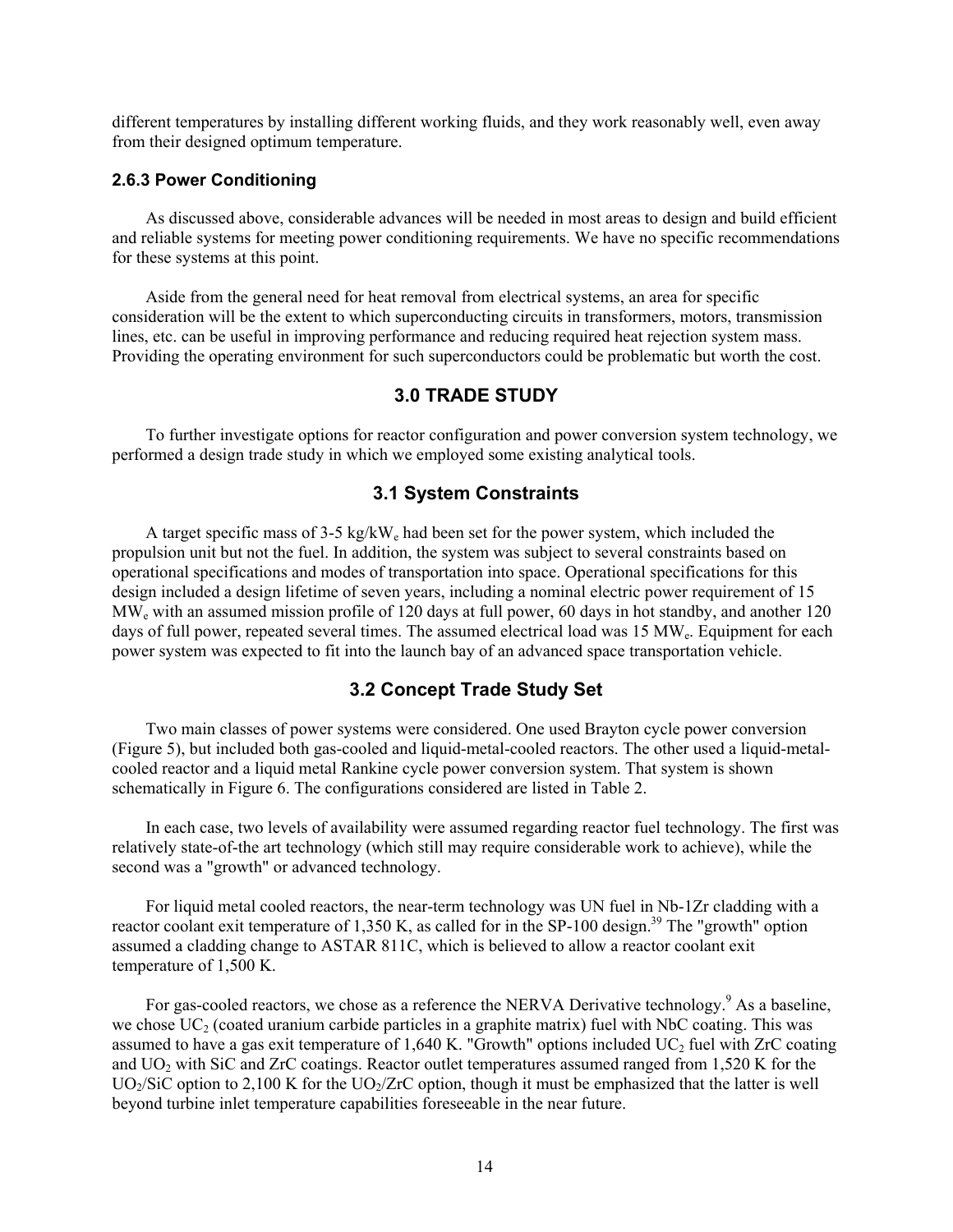|                     |                 |                   |                |         | Coolant    |                |                         |
|---------------------|-----------------|-------------------|----------------|---------|------------|----------------|-------------------------|
|                     |                 | Clad/             | <b>Neutron</b> | Reactor | Outlet     | Power          | <b>Technology</b>       |
| Concept             | Fuel            | Coating           | Spectrum       | Coolant | Temp $(K)$ | Conversion     | <b>Base</b>             |
|                     |                 |                   |                |         |            |                |                         |
| <b>Rankine</b>      |                 |                   |                |         |            |                |                         |
| UN/Nb-1Zr/Li-K      | UN              | $Nb-1Zr$          | Fast           | Li      | 1,350      | K-Rankine      | $SP-100$                |
| UN/Nb-1Zr/Ga-K      | UN              | $Nb-1Zr$          | Fast           | Ga      | 1,350      | K-Rankine      | SP-100                  |
| UN/Nb-1Zr/Li-Na     | UN              | $Nb-1Zr$          | Fast           | Li      | 1,350      | Na-Rankine     | SP-100                  |
| UN/Nb-1Zr/Ga-Na     | <b>UN</b>       | $Nb-1Zr$          | Fast           | Ga      | 1,350      | Na-Rankine     | $SP-100$                |
| UN/ASTAR 811C/Li-K  | <b>UN</b>       | ASTAR 811C        | Fast           | Li      | 1,500      | K-Rankine      | $SP-100^a$              |
| UN/ASTAR 811C/Ga-K  | <b>UN</b>       | ASTAR 811C        | Fast           | Ga      | 1,500      | K-Rankine      | $SP-100^a$              |
| UN/ASTAR 811C/Li-Na | <b>UN</b>       | <b>ASTAR 811C</b> | Fast           | Li      | 1,500      | Na-Rankine     | $SP-100^a$              |
|                     |                 |                   |                |         |            |                |                         |
| <b>Brayton</b>      |                 |                   |                |         |            |                |                         |
| $UC_2/NbC$          | UC <sub>2</sub> | NbC               | Thermal        | He-Xe   | 1,640      | He-Xe          | <b>NERVA</b>            |
|                     |                 |                   |                |         |            | <b>Brayton</b> | Derivative              |
| $UC_2/NbC$ IHX      | UC <sub>2</sub> | NbC               | Thermal        | He-Xe   | 1,640      | <b>Brayton</b> | Intermediate            |
|                     |                 |                   |                |         |            | Indirect       | Heat Exchgr             |
| $UC_2/ZrC$          | UC <sub>2</sub> | ZrC               | Thermal        | He-Xe   | 1,920      | He-Xe          | <b>NERVA</b>            |
|                     |                 |                   |                |         |            | <b>Brayton</b> | Derivative <sup>a</sup> |
| $UO_2/SiC$          | UO <sub>2</sub> | <b>SiC</b>        | Thermal        | He-Xe   | 1,520      | He-Xe          | Commercial              |
|                     |                 |                   |                |         |            | <b>Brayton</b> | <b>HTGR</b>             |
| $UO_2/ZrC$          | UO <sub>2</sub> | ZrC               | Thermal        | He-Xe   | 2,100      | He-Xe          | Advanced                |
|                     |                 |                   |                |         |            | <b>Brayton</b> | <b>HTGR</b>             |
| UN/Nb1Zr/Li         | UN              | $Nb-1Zr$          | Fast           | Li      | 1,350      | He-Xe          | SP-100                  |
|                     |                 |                   |                |         |            | <b>Brayton</b> |                         |

**Table 2.** Concept trade study set developed for a 15 MW power system.

a. Growth Technology.

A final case considered was a liquid-cooled reactor operating a Brayton system through a heat exchanger. It used UN fuel with Nb-1Zr cladding. Reactor outlet temperature for this system was 1,350 K.

#### **3.3 Approach**

We evaluated these concepts in terms of their specific masses, counting all the elements of the power system, including the reactor, shield, power conversion, power conditioning (sometimes called power management and distribution (PMAD)), and heat rejection systems.

Liquid cooled reactor masses and masses of Rankine power conversion systems were estimated using ALKASYSM, a modified version of the ALKASYS-PC code.**Error! Bookmark not defined.** We modified ALKASYS-PC by adding flexibility to use other fluids than lithium and potassium as either primary coolant or working fluid, and to use an optional electric motor to operate the boiler feed pump in lieu of the vapor-driven turbine assumed in the code. The temperature at which structural material changed from Nb-1Zr to ASTAR 811C was also made arbitrary, and an option was added to allow blade tip velocity to be specified as a Mach number and limited rotational speeds to those that would not exceed 276 MPa blade root stress. Reactor structural materials assumed were Nb-1Zr for reactor temperatures less than 1,360 K, and the tantalum alloy ASTAR 811C above that. Fuel cladding is assumed in the code to be ASTAR 811C at all temperatures. The difference in overall reactor mass in accepting this assumption as compared with using Nb-1Zr density for the low-temperature cladding is inconsequential. For details regarding that code conversion see Ref. [40].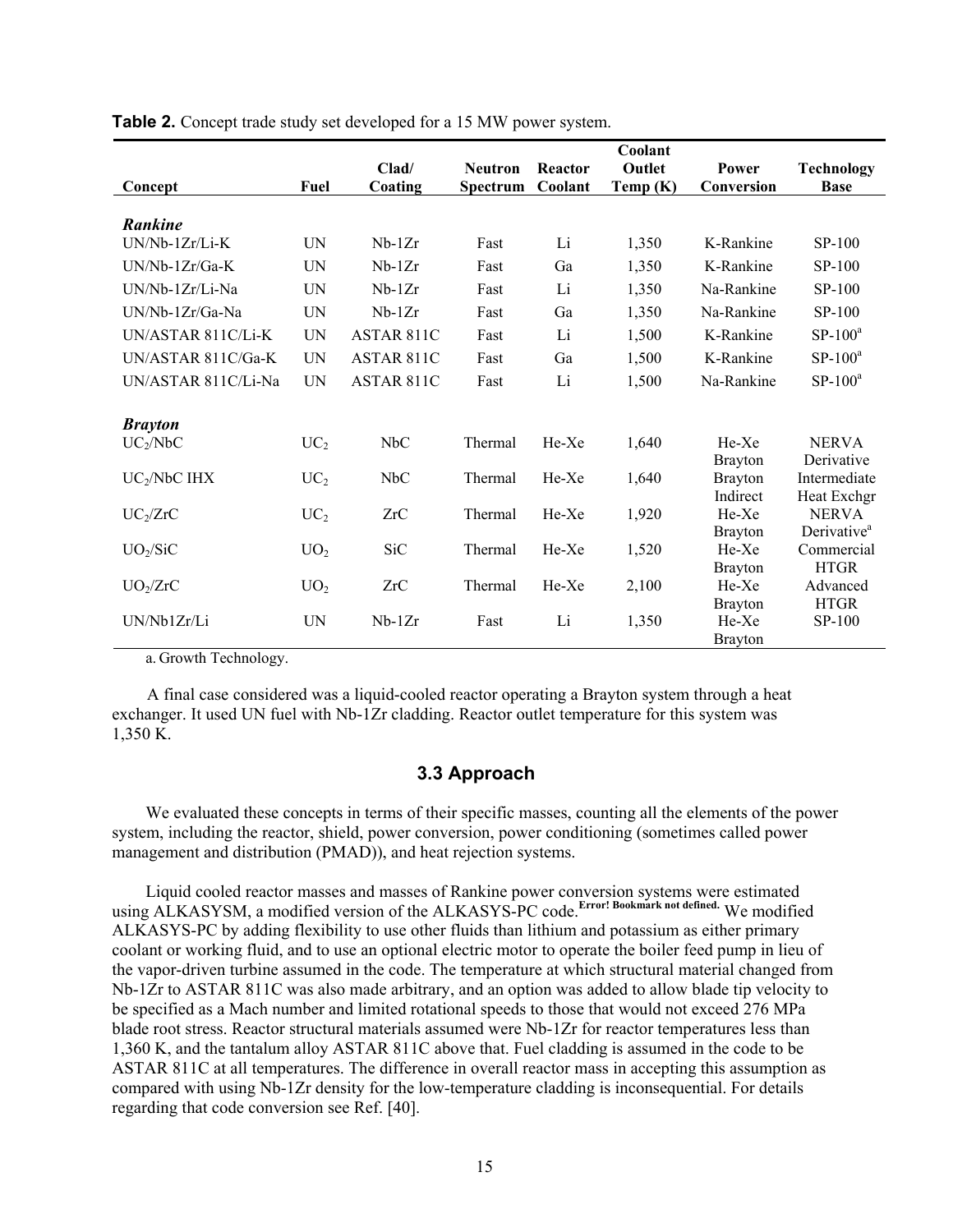Gas-cooled reactor masses were based on the Enabler NERVA Derivative reactor design<sup>9</sup> using a polynomial fit to interpolate mass estimates at 5, 10, 40, and 70 MW<sub>e</sub> to the 15 MW<sub>e</sub> power used as a basis for comparison here. Scaling to different operating temperatures than 1,920 K given as the Enabler gas exit temperature was based on the assumptions that

- 1. Reactor overall mass density and configuration would remain essentially constant,
- 2. Reactor volume would increase as the 3/2 power of flow areas required to carry thermal power,
- 3. Thermal power from the reactor would change with thermodynamic efficiency of the Brayton systems connected to them,

Flow velocities and gas pressures would remain constant.

Dr. Lee Mason, from the NASA Glenn Research Center (GRC), provided masses for the components of the Brayton power conversion system using a model available at  $GRC<sup>41</sup>$  His results included cycle thermodynamic efficiency for each of the Brayton systems identified in Table 2. They also included, among other things, compressor pressure ratio, turbine temperature ratio, radiator area, heat exchanger mass (when used), power conversion system mass, and power management and distribution system (PMAD) system mass. For consistency with the liquid-metal Rankine system analyses, we assumed that 1% of the reactor power was deposited in the shield. That heat combined with 5% of the alternator power were assumed radiated from a secondary radiator, assuming a radiator area of 1.39 m<sup>2</sup>/kW<sub>t</sub> (taken from GRC data), two sided radiators, and 6 kg/m<sup>2</sup> (planform) areal density. Primary radiator areas were reduced from GRC estimates to account for power in the secondary radiator that was included in the GRC primary radiator loads

Our basis for shield mass comparison was that used in the SP-100 study: an area located 22.5 m from the center of the reactor with required gamma doses not to exceed 5 x  $10^5$  rad and the fast neutron (1 MeV equivalent) fluence not to exceed 1 x  $10^{13}$  n/cm<sup>2</sup> over a 7 year operating life. These are representative values for protection of near-term electronics and not for biological protection.

For liquid metal cooled reactors, shield masses were estimated using ALKASYS-PC logic, which is based on Refs.[42-44]. We chose the SP-100 circular shielded area 4.5 m in diameter. For gas-cooled reactors, shield masses were scaled from the Enabler NERVA Derivative design. In that study, shield masses were based on a gamma dose of only 5 rad/yr at a distance of 100 m from the reactor. Polynomialinterpolation of published data for powers around 15 MW<sub>e</sub> was used to scale to 15 MW<sub>e</sub> under those same constraints. The resulting shield mass was 11,100 kg. We used  $1/r^2$  scaling on dose to relocate the protected area from 100 m to the 22.5-m position and the logic for shield thickness determination in ALKASYSM to scale from the shifted Enabler design dose to the reference doses. We then scaled for reactor size variations with reactor volume to the 2/3 power.

Primary thermal radiators in both system classes were assumed to have an areal mass density of 6 kg/m<sup>2</sup> (planform). That is an improvement over the nominally 20 kg/m<sup>2</sup> found in ALKASYSM results but consistent with values found in our own conceptual design (Appendix A), and it was the value used in GRC Brayton system analyses. Two-sided radiators were assumed.

PMAD and parasitic load heat rejection mass was included in the PMAD system mass for both system types.

Masses for the PMAD were assumed the same for both systems at 15,106 kg. We assumed as a baseline that both system types used four turbine/generator sets, though examination of a two-turbine set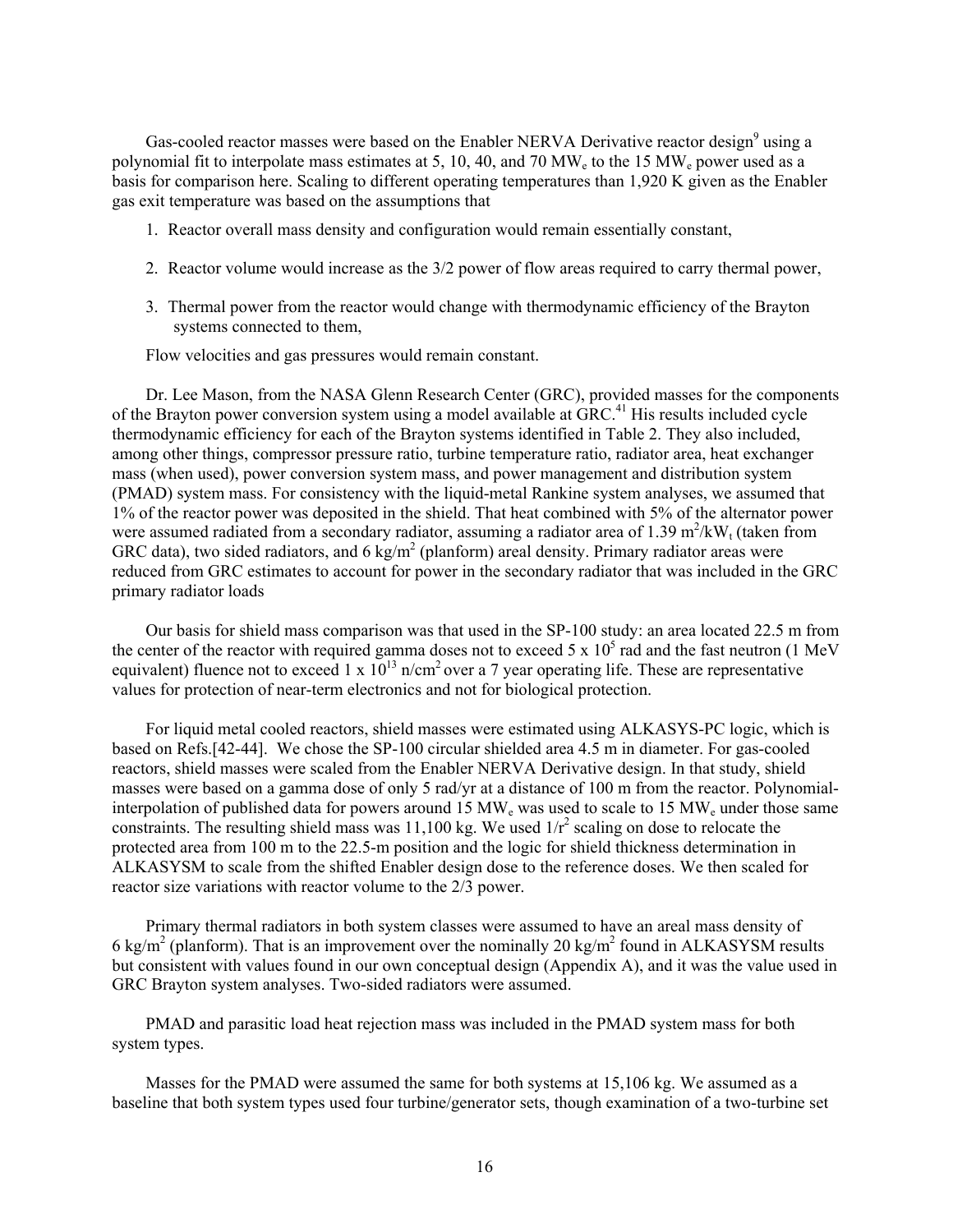was performed for the Rankine system. For other components, masses found by the GRC Brayton analysis were assumed for Brayton systems, and those generated by ALKASYSM were accepted for the Rankine systems.

Assumptions beyond those mentioned above were required in the modeling analyses performed. These assumptions used are believed to be reasonably representative of current state-of-the-art, and they are listed in detail in Ref. [45].

#### **3.4 Results**

Results of calculations performed to evaluate the overall specific mass  $(kg/kW_e)$  for the two configurations chosen as baseline cases are shown in Table 3: Those cases were (1) direct heated gas using NERVA Derivative reactor technology for the Brayton system, and (2) lithium-cooled SP-100 reactor technology with potassium as the working gas in a Rankine system having a condenser temperature of 800 K.

| Parameter                      | <b>Gas Brayton Baseline</b> | <b>Liquid Rankine Baseline</b> |
|--------------------------------|-----------------------------|--------------------------------|
| Turbine inlet temperature (K)  | 1,640                       | 1,260                          |
| Reactor thermal power $(kW_t)$ | 61,579                      | 59,108                         |
| Thermal efficiency $(\% )$     | 24.4                        | 25.4                           |
| Reactor mass (kg)              | 6,648                       | 14,654                         |
| Shield mass (kg)               | 4,290                       | 9,709                          |
| Heat exchanger mass (kg)       | $\mathbf{0}$                | 2,254                          |
| Turbine/generator mass (kg)    | 4,480                       | 43,614                         |
| Main radiator temperature (K)  | 746-541                     | 756                            |
| Main radiator area $(m2)$      | 5,563                       | 3,379                          |
| Secondary radiator area $(m2)$ | 1,899                       | 283                            |
| Total radiator mass (kg)       | 22,386                      | 11,039                         |
| Power conditioning mass (kg)   | 15,106                      | 15,106                         |
| Total mass (kg)                | 52,909                      | 96,376                         |
| Specific mass $(kg/kW_e)$      | 3.53                        | 6.43                           |

**Table 3.** Parameter comparison for the two baseline comparison cases.

The main contributors to the disparity in masses for these two cases are the great differences in turbine/generator mass, reactor and shield mass, and radiator mass. One important reason for the differences in these estimates is the relative conservatism built into the ALKASYSM design algorithms compared with the more aggressive designs in the GRC analysis. There are additional reasons turbine/generator masses should be different between these cases. One is the need for vapor-liquid separation equipment at one or more places in the turbine to keep the vapor quality in the turbine high. Also, one would expect greater robustness in the Rankine turbine because of liquid droplets when quality is less than unity. For the Brayton turbine, temperature and pressure ratios are optimized for efficiency. For the Rankine system, the turbine outlet temperature and pressure are set by the condensing temperature for the working fluid. The turbine mass, and therefore system overall specific mass, is highly sensitive to radiator temperature, as will be discussed later.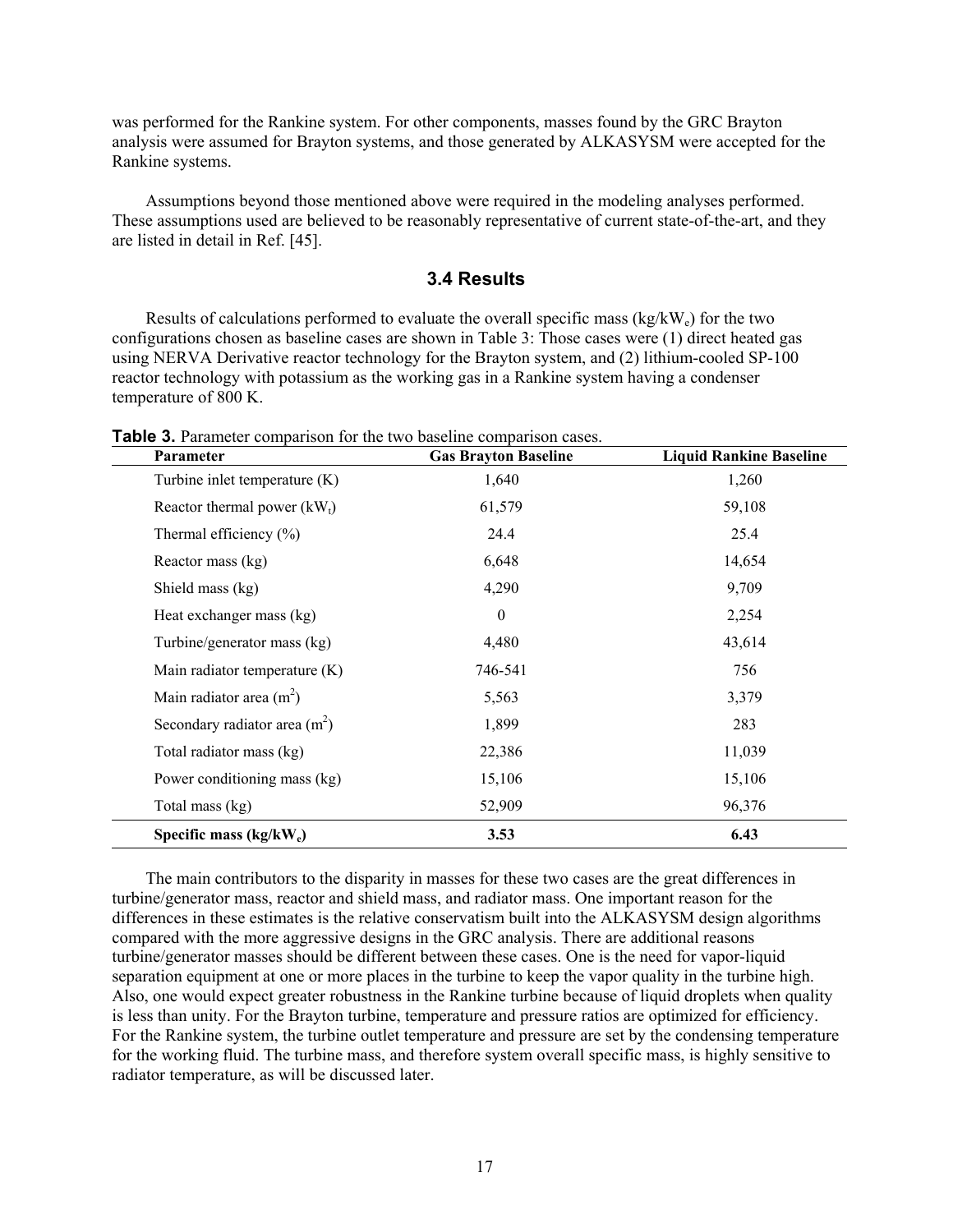To examine the realism of the turbine mass estimates, we compared the turbine/generator masses predicted by the GRC Brayton model and by the ALKASYSM code for Rankine systems with data from General Electric Power Systems' large commercial turbine/generator sets<sup>46</sup>. The resulting plot is shown in Figure 10. The masses given in the GE data are for complete open cycle Brayton systems including turbines, generators, housings and structural supports, sitting on a pad. The log-linear fit shown gives a mass at 15 MWe of 108,961 kg, while the turbine/generator mass predicted by ALKASYSM for condensing temperature of 800 K is 43,614 kg. The mass predicted by the Brayton model (see Table 3) is 4,480 kg, substantially below either of those values.



**Figure 10.** Comparison of commercial turbine masses with those predicted by the Glenn Research Center model and by ALKASYSM for baseline cases.

A further datum for comparison is an estimate made by Morgan et al.<sup>15</sup> that a 10-MW Brayton power conversion system for space applications would have a mass of about 25,800 kg. The fit in Figure 10 gives 79,505 kg for 10 MWe terrestrial systems, more than three times the value of Morgan et al. The estimate of Morgan et al. for a liquid-metal power conversion system in space is 33% larger than for a Brayton system.

The turbine/generator mass values of Morgan et al. scaled to 15  $\text{MW}_e$  using the log-linear slope of Figure 10, are 35,359 kg for the Brayton system and 47,008 kg for the Rankine system. The latter number is surprisingly close to the ALKASYSM prediction of 43,614 kg. If we used the 35,359-kg value for the baseline Brayton system, the overall specific mass for the Brayton reference case would increase from 3.53 to 5.59 kg/kW<sub>e</sub>, not much different from the 6.43 kg/kW<sub>e</sub> predicted by the more pessimistic ALKASYSM model for the liquid-metal Rankine reference case.

We now consider individual results for the two systems separately to show the effect of various parameter changes on the system specific mass.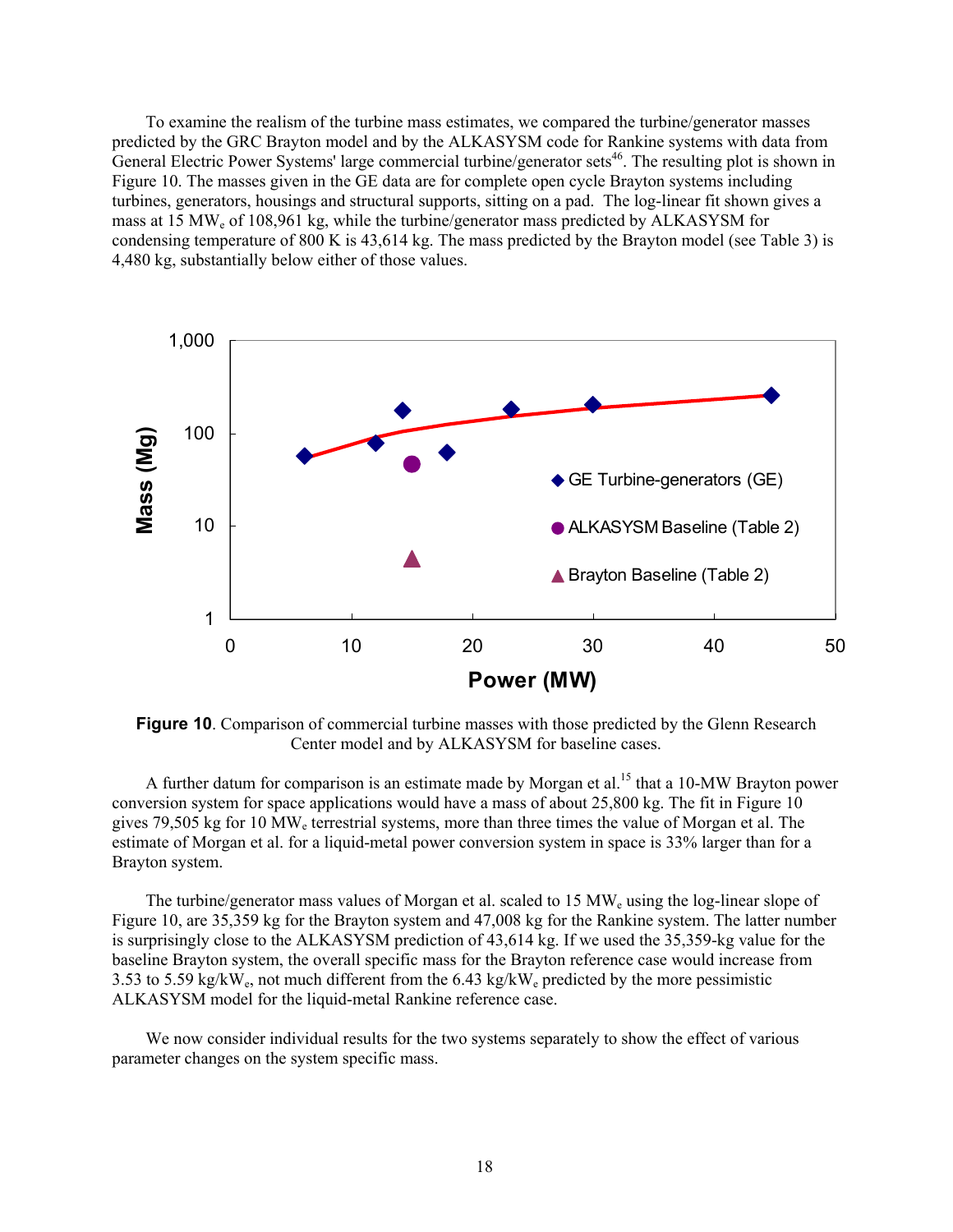#### **3.4.1 Brayton Systems**

Table 4 shows results for the Brayton power systems. Data in the upper part of the table are from the Glenn Research Center while data for radiators, reactor, and shield come from INEEL scaling.

| <b>Configuration (Table 2)</b>      | UC2/NbC          | UC2/NbC<br><b>IHX</b> | UC2/ZrC        | UO2/SiC          | UO2/ZrC      | UN/Nb1Zr/<br>Li |
|-------------------------------------|------------------|-----------------------|----------------|------------------|--------------|-----------------|
| Turbine inlet temp $(K)$            | 1,640            | 1,640                 | 1,920          | 1,520            | 2,100        | 1,350           |
| Thermal power $(kW_{th})$           | 61,579           | 61,579                | 54,283         | 61,579           | 50,614       | 75,281          |
| Compressor pressure ratio           | 2                | 2                     | 2.2            | 2                | 2.3          | 1.9             |
| Turbine temperature ratio           | 3                | 3                     | 3.3            | 3                | 3.5          | 2.7             |
| Thermal efficiency $(\% )$          | 24.4             | 24.4                  | 27.6           | 24.4             | 29.6         | 19.9            |
| Heat exchanger mass (kg)            | $\boldsymbol{0}$ | 789                   | $\overline{0}$ | $\boldsymbol{0}$ | $\mathbf{0}$ | 844             |
| Turbine/generator mass (kg)         | 4,480            | 4,480                 | 4,210          | 4,477            | 4,091        | 4,769           |
| PMAD mass (kg)                      | 15,106           | 15,106                | 15,106         | 15,106           | 15,106       | 15,106          |
| Main radiator area $(m^2)$          | 5,563            | 5,563                 | 3,294          | 7,639            | 2,502        | 11,232          |
| Secondary radiator area $(m2)$      | 1,899            | 1,899                 | 1,798          | 1,899            | 1,747        | 2,090           |
| Radiator Mass (kg)                  | 22386            | 22386                 | 15276          | 28614            | 12747        | 39966           |
| Reactor Mass (kg)                   | 6,648            | 6,648                 | 7,000          | 5,932            | 7,209        | 6,741           |
| Shield Mass (kg)                    | 4,290            | 4,290                 | 4,440          | 3,976            | 4,528        | 4,330           |
| Total Mass (kg)                     | 52,909           | 53,699                | 46,032         | 58,105           | 43,682       | 71,756          |
| Specific Mass (kg/kW <sub>e</sub> ) | 3.53             | 3.58                  | 3.07           | 3.87             | 2.91         | 4.78            |

**Table 4.** Results from Glenn Research Center and INEEL analysis of Brayton power systems.

In analyzing these data, it is no surprise that the configuration with the highest turbine inlet temperature ( $UO<sub>2</sub>/ZrC$ , 2100 K) has the lowest specific mass and vice versa. The highest specific mass shown is the one for which the reactor is cooled with lithium followed by a liquid-to-gas heat exchanger. It generates the most thermal power and has by far the largest radiator area because of the low temperature as well as the high power. Figure 11 shows graphically the relationship of the various mass components to turbine inlet temperature. Clearly, the greatest contributor to reduced system mass is reduction in radiator mass.

#### **3.4.2 Rankine Systems**

A number of analyses were performed for Rankine systems. We begin with Table 5, which is similar to Table 4, showing corresponding data for the assumption of 800 K condensing temperature. Note that turbine inlet temperatures have been reduced to make the reactor outlet temperatures 1,350 and 1,500 K, respectively. Note that changing from lithium to gallium in the primary circuit and from potassium to sodium in the secondary each result in an increase of system specific mass.

Several observations may be made from these data.

• The higher turbine inlet temperature results in increased system mass, though reactor mass is reduced by about one fourth.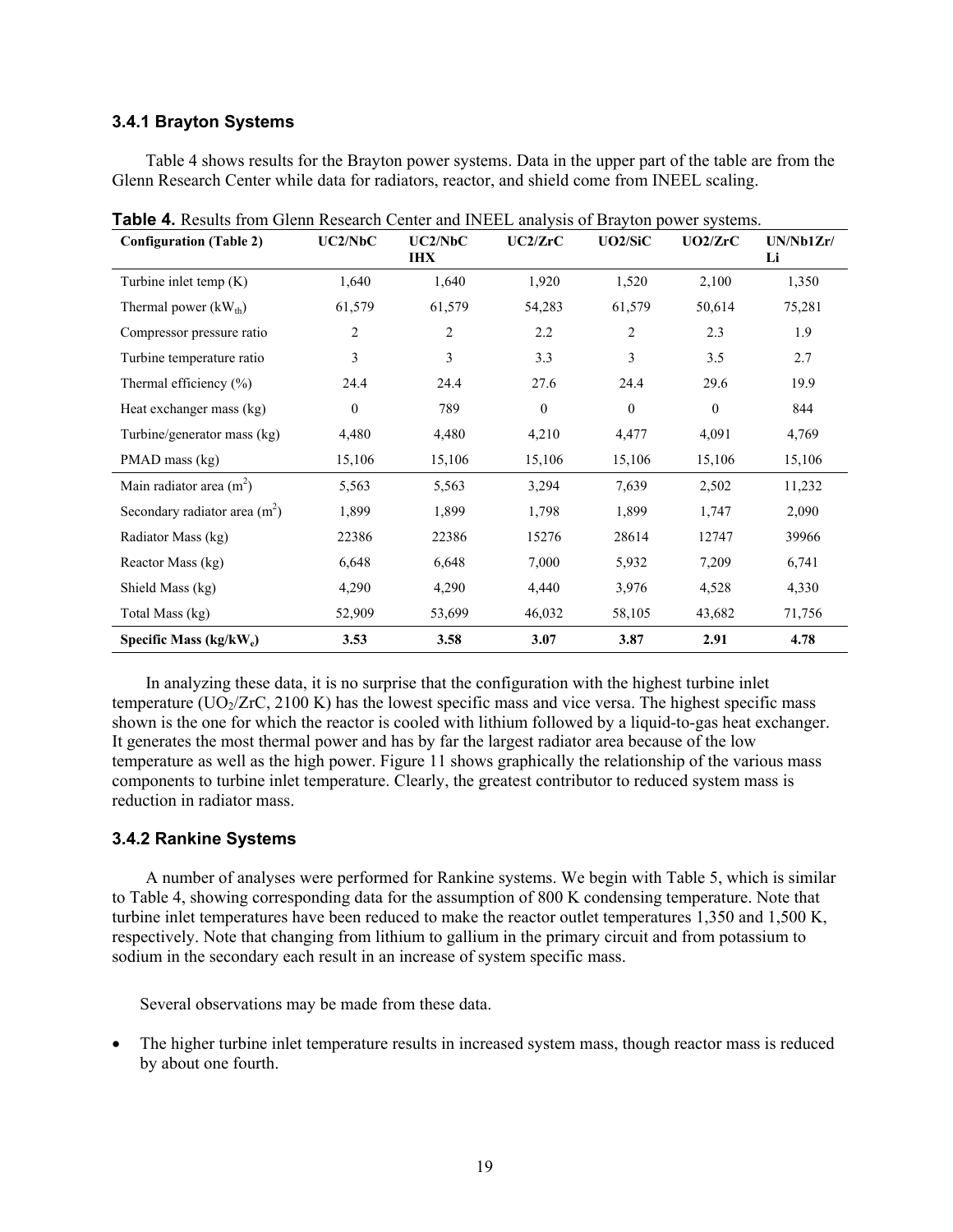

**Figure 11.** Brayton system mass decreases with increasing turbine inlet temperature.

| <b>Configuration (Table 2)</b> | $UN/Nb-$<br>1Zr/Li-K | $UN/Nb-$<br>$1Zr/Ga-$<br>K | UN/Nb-<br>$1Zr/Li-$<br>Na | <b>UN/ASTAR</b><br>811C/Li-K | <b>UN/ASTAR</b><br>$811C/Ga-K$ | <b>UN/ASTAR</b><br>811C/Li-Na |
|--------------------------------|----------------------|----------------------------|---------------------------|------------------------------|--------------------------------|-------------------------------|
| Turbine inlet temp $(K)$       | 1,260                | 1,260                      | 1,260                     | 1,410                        | 1,410                          | 1,410                         |
| Thermal power (kWt)            | 59,108               | 59,108                     | 62,026                    | 49,819                       | 49,819                         | 49,436                        |
| Thermal efficiency $(\% )$     | 25.4                 | 25.4                       | 24.2                      | 30.1                         | 30.1                           | 30.3                          |
| Heat exchanger mass (kg)       | 2,254                | 3,296                      | 1,205                     | 868                          | 960                            | 493                           |
| PMAD mass (kg)                 | 15,106               | 15,106                     | 15,106                    | 15,106                       | 15,106                         | 15,106                        |
| Main radiator area $(m2)$      | 3,397                | 3,397                      | 3,626                     | 2,665                        | 2,665                          | 2,635                         |
| Secondary radiator area $(m2)$ | 283                  | 283                        | 289                       | 264                          | 264                            | 263                           |
| Radiator mass (kg)             | 11,039               | 11,039                     | 11,746                    | 8,789                        | 8,789                          | 8,696                         |
| Reactor mass (kg)              | 14,654               | 42,496                     | 15,313                    | 11,691                       | 35,092                         | 11,612                        |
| Shield mass (kg)               | 9,709                | 5,621                      | 9,895                     | 8,216                        | 3,855                          | 8,196                         |
| Turbine/generator mass (kg)    | 43,614               | 43,614                     | 292,801                   | 57,820                       | 57,820                         | 468,938                       |
| Total mass (kg)                | 96,376               | 121,172                    | 346,065                   | 102,490                      | 121,622                        | 513,041                       |
| Specific Mass $(kg/kW_e)$      | 6.43                 | 8.08                       | 23.07                     | 6.83                         | 8.11                           | 34.20                         |

**Table 5.** Results for various Rankine cycle configurations assuming 800-K condenser temperature.

- Sodium as the working fluid in the Rankine system increases the mass of the turbines by about seven times, but it has little effect on reactor mass. The increased turbine size is due in part to the much greater specific volume of saturated sodium vapor than saturated potassium vapor at the same temperature, nominally by a factor of four. Liquid sodium also exhibits nominally twice the viscosity of liquid potassium, though it has a higher specific heat and thermal conductivity.
- Turbine/generator mass is dominant in all cases shown. We examined a case similar to the Rankine baseline case, but where only two turbine/generator units were assumed rather than four. Specific mass increased by about 10% with fewer units.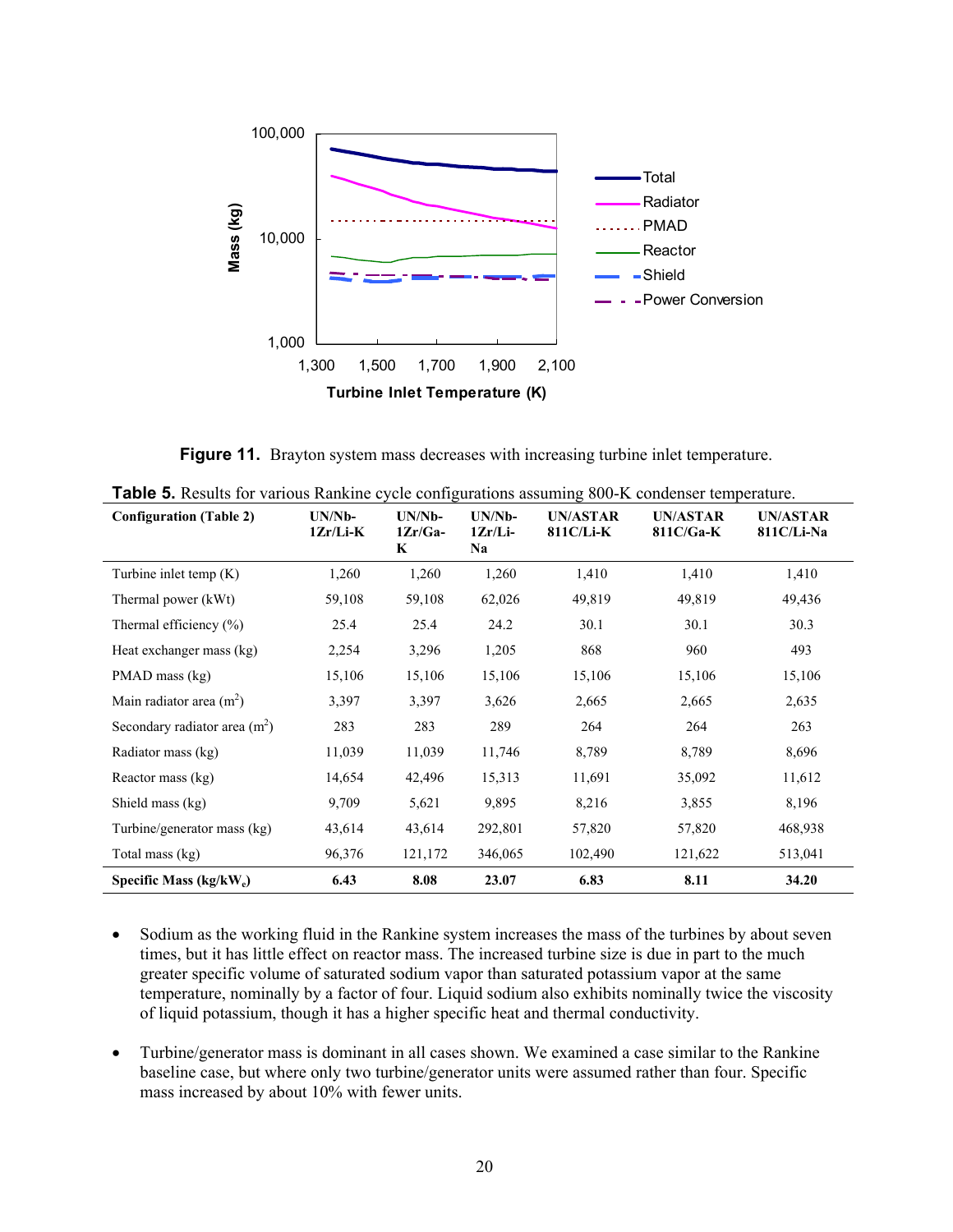- Gallium in the primary circuit nominally triples the mass of the reactor over the lithium primary circuit coolant case. Gallium has a lower thermal conductivity than lithium, implying larger areas for heat transfer, and it is an order of magnitude denser, which in itself will increase the reactor mass. It has a lower vapor pressure for a given temperature but a much lower specific heat, meaning higher mass flow rates to carry the required power. There are also issues of corrosion and intersolubility with structural materials for gallium.
- All of the Rankine concepts considered here are above the 5 kg/kW<sub>e</sub> goal on the range of desired specific masses. However, recall that the estimates produced by the ALKASYSM code are conservative, and more aggressive designs could reduce masses by several tens of percent.

The temperature of the radiator and condenser has a strong influence on the system mass. Figure 12 shows how the various component masses vary as the temperature of the condenser is varied for Rankinecycle cases where the reactor coolant exit temperature is 1,350 K. Similar behavior is seen in all of the other Rankine-cycle cases examined. Note that the ordinate is logarithmic. Increasing the condensing temperature above 800 K has little effect on overall mass, but reducing it increases mass markedly.



**Figure 12.** Variation in mass of Rankine system components with variations in condenser temperature for Li-cooled reactor having a 1,350-K turbine inlet temperature.

We present a comparison of the effects of changing to an electric motor on the baseline and "growth" configurations for the lithium-cooled potassium option in Table 6. Assumed condenser temperature was 800 K. It will be seen there that the addition of the motor results in a slight increase in reactor mass. The difference in specific mass is less than 1%.

A further comparison in Table 7 shows the effects of using direct boiling potassium in the reactors rather than a separate primary coolant, again for an assumed condensing temperature of 800 K.

Specific masses are a little lower for the direct boiling, high-temperature case due to lower reactor power allowing smaller components generally. Lower power is due to increased efficiency with higher turbine inlet temperature. Reactor mass is substantially increased for the 1,350-K coolant exit temperature while it is reduced for the 1,500-K case upon changing to direct boiling. That is due to the difference in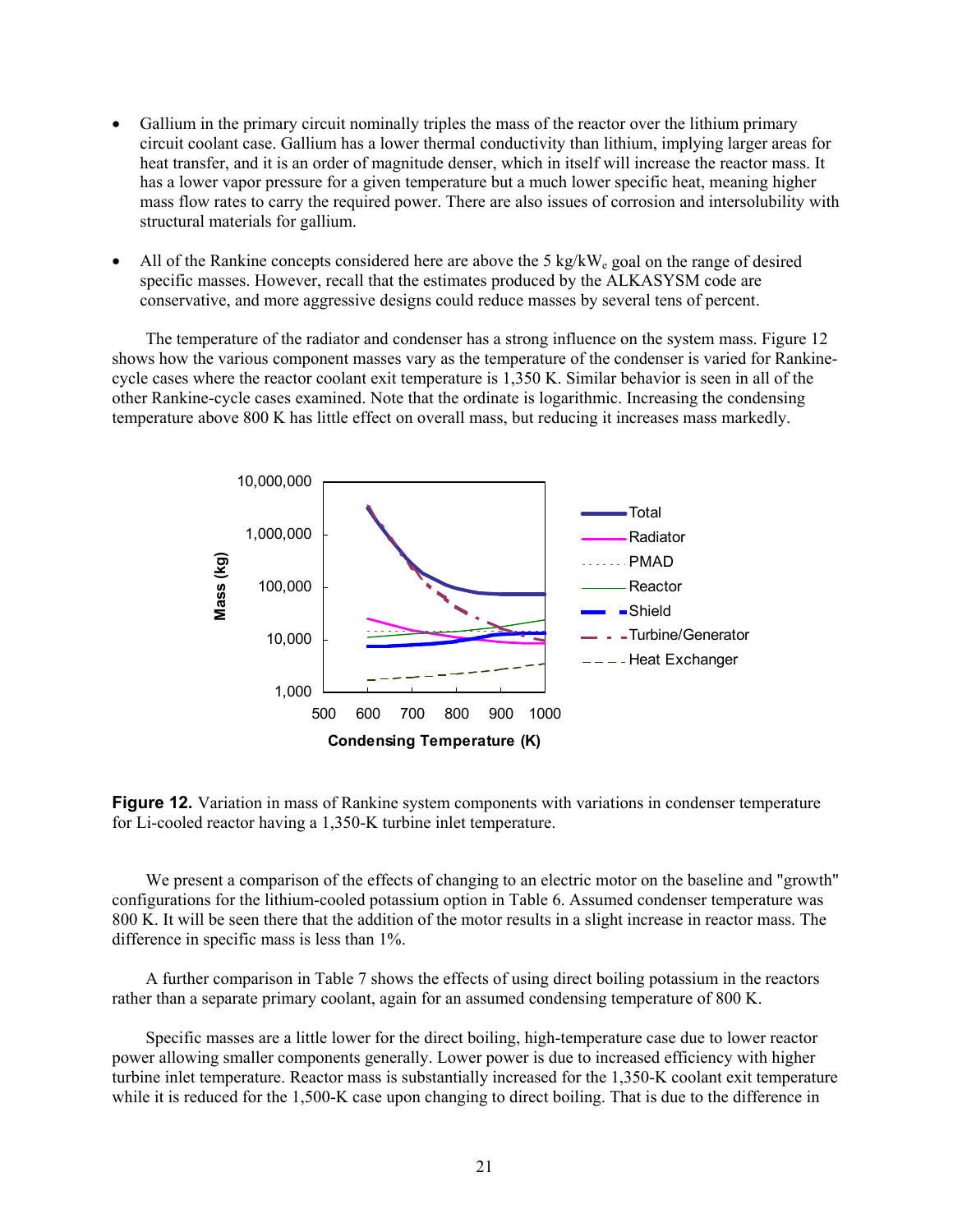| <b>Configuration (Table 2)</b> | $UN/Nb-1Zr/Li-K$<br><b>Turbine</b> | $UN/Nb-1Zr/Li-Na$<br><b>Electric Motor</b> | UN/ASTAR<br>811C/Li-K<br><b>Turbine</b> | <b>UN/ASTAR</b><br>811C/Li-K<br><b>Electric Motor</b> |
|--------------------------------|------------------------------------|--------------------------------------------|-----------------------------------------|-------------------------------------------------------|
| Turbine inlet temp $(K)$       | 1,260                              | 1,260                                      | 1,410                                   | 1,410                                                 |
| Thermal power (kWt)            | 59,108                             | 59,122                                     | 49,819                                  | 49,813                                                |
| Thermal efficiency $(\%)$      | 25.4                               | 25.4                                       | 30.1                                    | 30.1                                                  |
| Heat exchanger mass (kg)       | 2,254                              | 2,606                                      | 868                                     | 1,082                                                 |
| PMAD mass (kg)                 | 15,106                             | 15,106                                     | 15,106                                  | 15,106                                                |
| Main radiator area $(m^2)$     | 3,397                              | 3,402                                      | 2,665                                   | 2,745                                                 |
| Secondary radiator area $(m2)$ | 283                                | 283                                        | 264                                     | 264                                                   |
| Radiator mass (kg)             | 11,039                             | 11,056                                     | 8,789                                   | 9,027                                                 |
| Reactor mass (kg)              | 14,654                             | 14,657                                     | 11,691                                  | 11,690                                                |
| Shield mass (kg)               | 9,709                              | 9,710                                      | 8,216                                   | 8,216                                                 |
| Turbine/Generator mass (kg)    | 43,614                             | 44,484                                     | 57,820                                  | 58,305                                                |
| Total mass (kg)                | 96,376                             | 97,619                                     | 102,490                                 | 103,426                                               |
| Specific Mass $(kg/kW_e)$      | 6.43                               | 6.51                                       | 6.83                                    | 6.90                                                  |

**Table 6.** Effects of changing from a vapor-driven turbine to an electric motor for feed pump power are minimal.

| <b>Table 7.</b> Direct boiling of the working fluid gives marginally improved performance. |
|--------------------------------------------------------------------------------------------|
|--------------------------------------------------------------------------------------------|

| <b>Configuration (Table 2)</b> | $UN/Nb1Zr/Li-K$ | UN/Nb1Zr/Li-Na<br><b>Direct Boiling</b> | <b>UN/ASTAR</b><br>811C/Li-K | <b>UN/ASTAR</b><br>811C/Li-K<br><b>Direct Boiling</b> |
|--------------------------------|-----------------|-----------------------------------------|------------------------------|-------------------------------------------------------|
| Turbine inlet temp $(K)$       | 1,260           | 1,350                                   | 1,410                        | 1,500                                                 |
| Thermal power (kWt)            | 59,108          | 52,577                                  | 49,819                       | 45,945                                                |
| Thermal efficiency $(\% )$     | 25.4            | 28.53                                   | 30.1                         | 32.65                                                 |
| Heat exchanger mass (kg)       | 2,254           | $\theta$                                | 868                          | $\theta$                                              |
| PMAD mass (kg)                 | 15,106          | 15,106                                  | 15,106                       | 15,106                                                |
| Main radiator area $(m2)$      | 3,397           | 2,883                                   | 2,665                        | 2,361                                                 |
| Secondary radiator area $(m2)$ | 283             | 268                                     | 264                          | 254                                                   |
| Radiator mass (kg)             | 11,039          | 9,453                                   | 8,789                        | 7,846                                                 |
| Reactor mass (kg)              | 14,654          | 30,483                                  | 11,691                       | 10,368                                                |
| Shield mass (kg)               | 9,709           | 5,054                                   | 8,216                        | 4,360                                                 |
| Turbine/Generator mass (kg)    | 43,614          | 39,229                                  | 57,820                       | 53,239                                                |
| Total mass (kg)                | 96,376          | 99,325                                  | 102,490                      | 90,919                                                |
| Specific Mass $(kg/kW_e)$      | 6.43            | 6.62                                    | 6.83                         | 6.06                                                  |

reactor configuration produced by the design algorithm, and in particular, in the mass of the pressure vessel, which is much larger for the 1,350-K case. If the radiator condensing temperature is increased from 800 to 900 K for the 1,500-K direct boiling case, the specific mass drops to 3.92 kg/kW<sub>e</sub>, mostly because of a decrease in turbine/generator mass.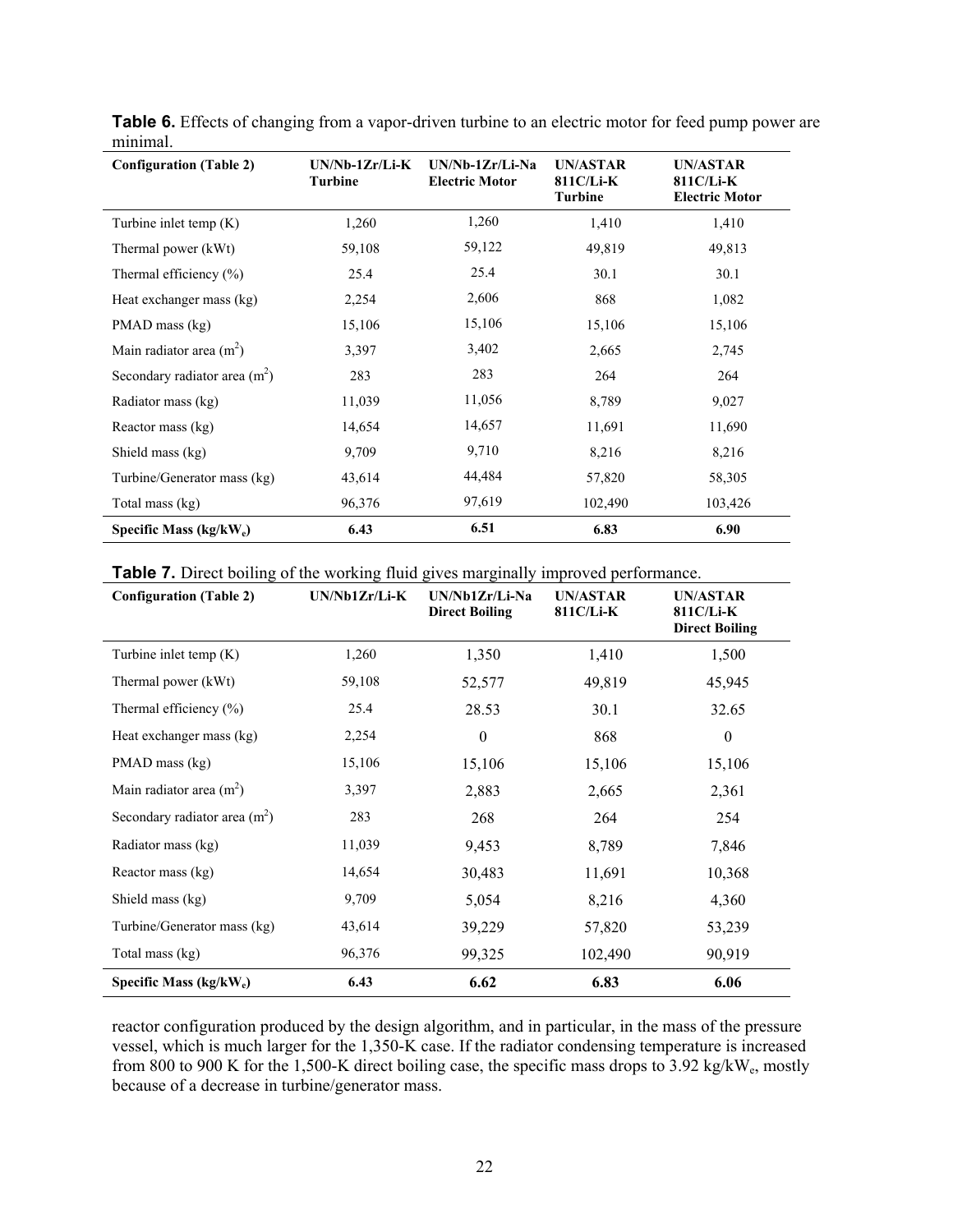Another point to be made here is that none of the Rankine system radiators as sized by the ALKASYSM code would fit into the launch bay of present-day lift vehicles without some ingenious packaging and deployment mechanisms. The same problem would exist for the Brayton systems.

#### **3.5 Trade Study Findings**

This trade study compared specific masses for various configurations of gas-cooled reactors with Brayton cycle power conversion systems and liquid-cooled reactors having both Rankine and Brayton cycle power systems. The main conclusion was that either power system option has the potential to approach the specific mass objective of 3–5 kg/kWe, but realization of that goal for either concept will require considerable effort. Gas-cooled Brayton cycle concepts examined appeared to fall within that band, while the liquid-cooled Rankine cycle systems were higher. Those results could be strongly influenced by more optimistic assessment of liquid-metal Rankine component masses and less optimistic estimates of Brayton system turbine/alternator masses.

Substituting electric motor driven feed pumps for turbine driven pumps slightly increased (less than 1%) system specific masses. Using direct boiling potassium instead of liquid lithium offered small (12%) reduction in specific mass for the advanced, high temperature system, but increased the specific mass for the nearer-term, lower-temperature case. Substituting gallium for lithium or sodium for potassium each resulted in much higher specific masses.

Increasing condensing temperature from 800 K to 900 K reduced system specific mass by approximately one fourth for Rankine systems, but further increases raised the specific mass. Going to lower condensing temperature drastically increased system specific mass. System specific mass for gascooled Brayton systems showed moderate improvement with increasing turbine inlet temperature, but it is not clear that temperatures above 1,700 K can be achieved in the near future.

#### **4.0 KEY TECHNICAL ISSUES**

A key topic for discussion here is the identification of key technical issues to be resolved if specific mass goals are to be met. Further, some technologies appear to be in need of advance if the required functions are to be achieved at all.

Although the principal focus of this work is the reactor, it is important to consider the entire power plant in assessing which technologies are in the best position for additional work.

#### **4.1 Reactor**

Perhaps the greatest single impact on the performance of a MMW power system is the development of high temperature, high burnup fuels and fuel cladding. Tricarbide fuels are high on the list of interesting ones to examine. Present day research and commercial power applications have not had the need to go to the high temperatures needed for success in this MMW endeavor. As a result, there are few experimental data on the ability of various fuel forms to resist swelling and retain fission products at elevated temperatures of 1300 K and higher. A related concern is the basic mechanical integrity of the fuel elements in the dynamic environment of a space vehicle. While cladding should mechanically constrain fuel and thus prevent unwanted shifts in local reactivity, it is also necessary in gas systems to prevent spallation of particles that could be erosive to turbine and compressor blades.

Safe assembly and startup is always a concern. While this doesn't appear to pose any insurmountable obstacles, design and process development must be advanced to ensure that the reactor systems can be safely and reliably assembled and reactor operation initiated in the space environment. Sharply decreasing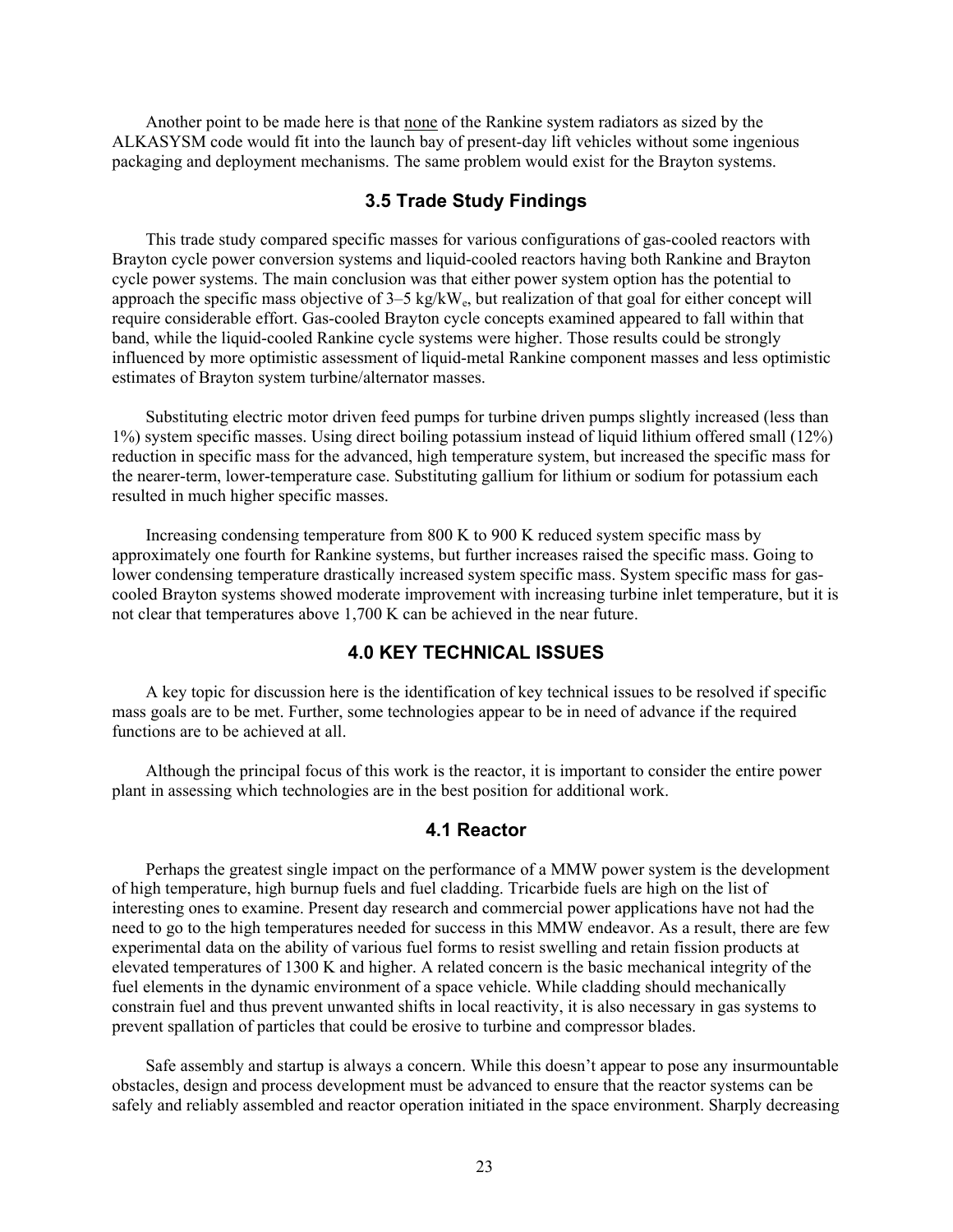reactor operating power or shutdown with subsequent restarting must also be demonstrated. Further, there must be the development of procedures for a safe and dependable end-state of the reactor systems once their mission is complete, particularly for a vehicle returning to earth.

#### **4.2 Power Conversion**

There is the need for development of rotating components and their supporting structures that will operate at higher temperatures than are presently available. Advances are being made in qualifying refractory alloys, single crystal materials, and even ceramics for such high temperature service, but, at least for Brayton systems, the MMW program would benefit by more extensive work in that area, reaching ever higher operating temperatures. Long life needs to be demonstrated in high-temperature Rankine systems using potassium as the working fluid.

Superconducting generators and motors can do a lot to minimize the overall system mass by eliminating the need to reject so much low-grade heat from the power conversion system. However, superconductivity comes at the price of operating at cryogenic temperatures, implying added mass for refrigeration systems. Methods for providing superconducting windings in generator stators, motors, and other electronic systems need to be explored. It will also be important to determine the extent and mechanisms by which neutron irradiation will degrade the superconductors.

Advanced power cycles should also be explored. While Stirling engines will do well for low-power applications and Brayton systems will do well at high power, attention may also be given to alternative approaches such as MHD power generation.

#### **4.3 Power Conditioning**

A need in the area of power conditioning technologies is the development of radiation resistant/hightemperature power electronics. Components based on ceramics or high-temperature semiconductors will be needed to allow the electronics systems to operate at temperatures attractive for heat rejection. Also, because the power conversion and conditioning is likely to occupy much of the mass budget, serious effort should also be directed to finding ways to build transformers, motors, etc. that are much lighter than standard terrestrial technologies employ.

Hgh power RF energy will be needed to drive the VASIMR. While klystrons have been built for high power levels and very high frequencies (GHz), effort should be made toward addressing specifically what the RF power needs will be and developing or adapting the technology to meet those needs. Mass reduction will be important in these components as well.

Besides the major components, more basic devices such as temperature and pressure sensors, computer logic and switches need to be qualified for the high temperature and relatively high radiation environment that will be seen by the power conditioning system.

Again, developments of superconducting motors, transformers, transmission lines, etc. could do a lot to reduce system mass and improve reliability.

#### **4.4 Heat Management**

The most immediate need is the maturation of low-mass heat pipe radiator technology. This includes advances in manufacturing methods and materials, demonstration of their survivability and functioning in the space environment, particularly radiation fields, and evaluation of their performance for Brayton systems where a wide range of radiating temperatures is likely to be encountered.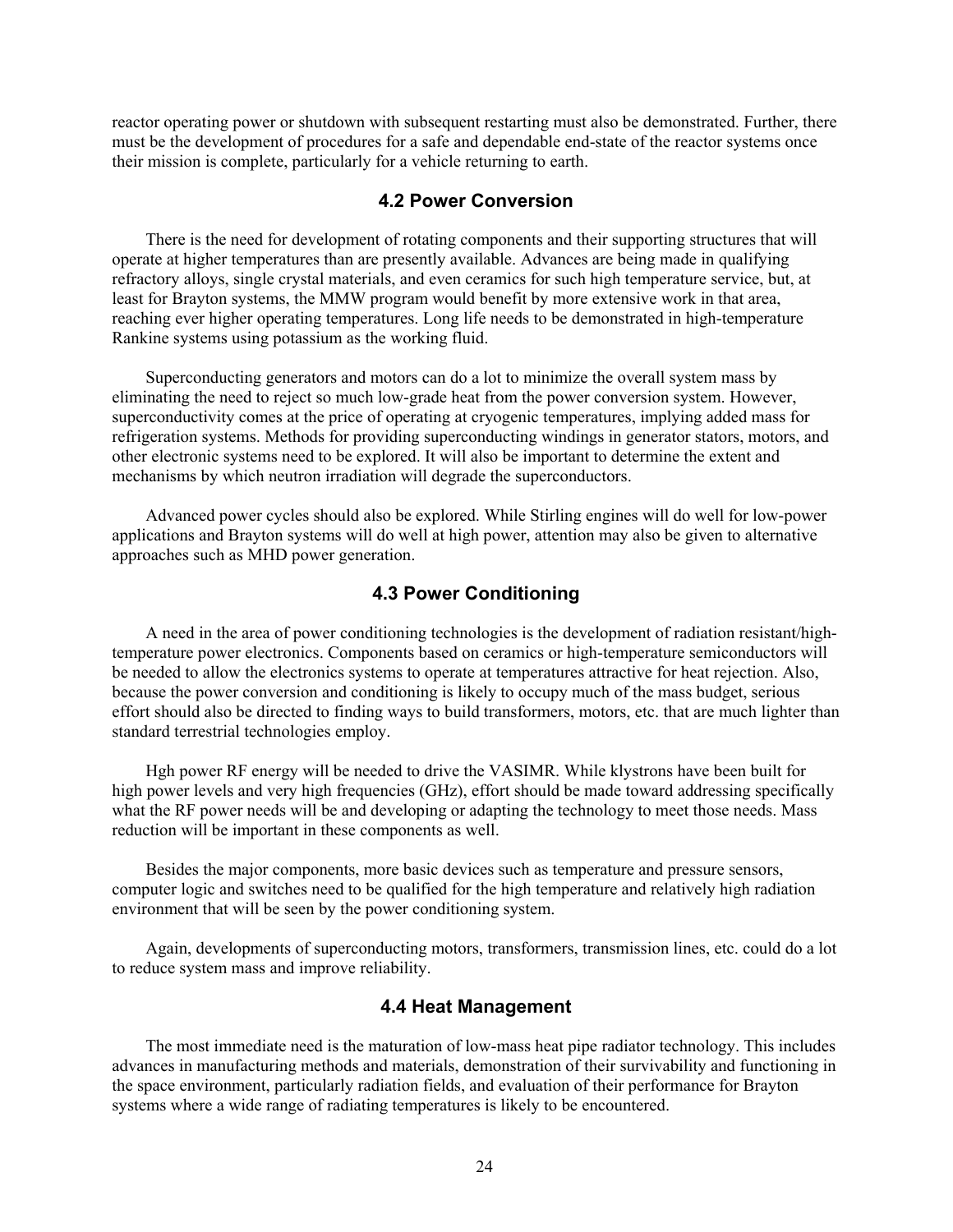Cooling for superconducting components, while a reasonably mature technology for terrestrial applications, calls for qualification in the spacecraft environment. Less exotic but also advantageous would be the development of refrigeration for power electronics systems cooling, allowing them to operate at reasonable temperatures while shedding heat at the radiator temperature.

One of the greatest aids to achieving goals in system specific mass is the reduction in radiator specific mass. To that end, investing in the development of advanced (e.g., droplet or Curie point) radiators will have long-term benefits, though these would not be considered for a near-terms mission. In addition, key technology issues include allowed radiator temperature and the ability to fit the large radiators required for this power level into launch vehicles.

#### **4.5 Energy Storage and Dumping**

Another topic not dealt with much in the literature nor in current discussion is that of energy storage for restarts or energy dumping for standby periods when power demands are present but minimal.

#### **5.0 CONCLUSIONS**

Critical aspects for development of multi-megawatt power include reactor advances, power conversion system development, thermal radiator improvements, development of electronics and power conditioning systems compatible with high temperatures and high radiation fields.

Of many reactor concepts explored, the ones appearing most ready to proceed are a gas-cooled, NERVA Derivative based reactor operating with He-Xe gas in a closed-cycle Brayton power conversion system, and a Li-cooled SP-100 type reactor working through a heat exchanger to a potassium metal vapor Rankine power system. Both systems appear capable of approaching the specific mass goal of 3- 5 kg/kWe, though both will require substantial developments to reach it. The primary cooling system with the greatest likelihood for success will be heat-pipe radiators.

Significant research and development in reactor fuels that can operate at the high temperatures indicated above will required before either concept will be ready for use. Beyond that, the greatest improvements in system specific mass will come as radiators and turbine/generator systems are made more mass efficient. Because the required radiating area for the radiators is so large for these MMW systems, fitting them into launch vehicle cargo bays will also be very challenging.

#### **REFERENCES**

- 1. Wahlquist, E. J., December 2000, DOE-NE-50, Memorandum to Warren Bergholz, DOE-ID.
- 2. Chang-Díaz, F. R., et al., July 17-19 2000, "The Physics and Engineering of the VASIMR Engine," in *AIAA 2000-3756, 36th AIAA/ASME/SAE/ASEE Joint Propulsion Conference*, Huntsville, AL.
- 3. Angelo, Jr., J. A., and Buden, D., 1985, *Space Nuclear Power*, Orbit Book Company, Malabar, Florida, p. 181.
- 4. *Ibid.,* p. 202-203
- 5. Doherty, M. P., and Holcombe, R.S., April 1993, *Summary and Recommendations on Nuclear Electric Propulsion Technology for the Space Exploration Initiative,* NASA Technical Memorandum 105707.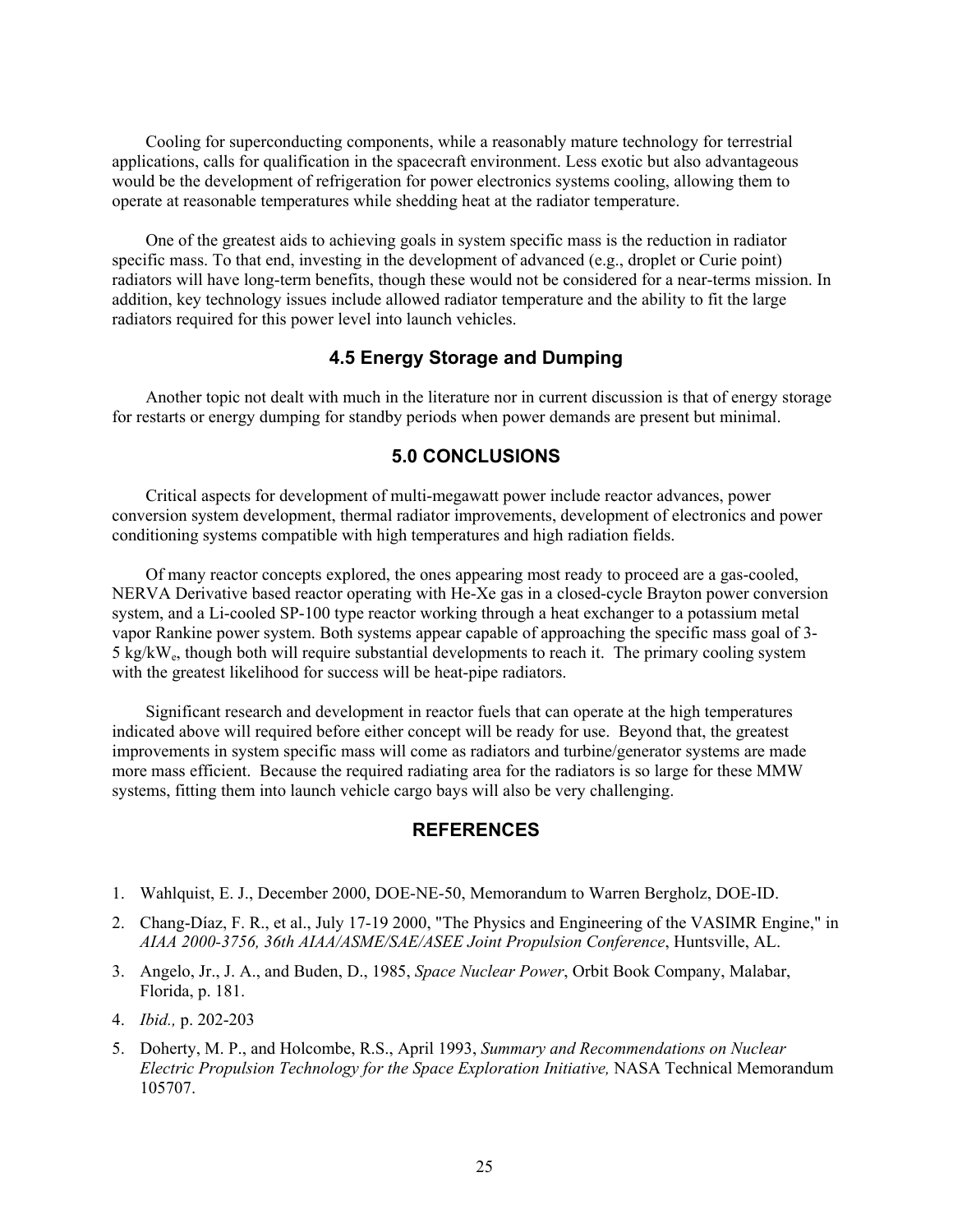- 6. Newkirk, D. W., et al., January 1991, "SP-100 Scaleup to 40 MWe," Eighth Symposium on Space Nuclear Power Systems, Albuquerque, NM, *AIP Conference Proceedings,* No. 217, pt.3, 1991, p. 1072-81.
- 7. Newkirk, D.W. et al., August 1991 "SP-100 Multimegawatt Scaleup to Meet Electric Propulsion Mission Requirements," Proceedings of the 26th Intersociety Energy Conversion Engineering Conference, Boston, MA.
- 8. Angelo, J.A., and Buden, D., *Op. Cit.* p. 183.
- 9. Pierce, B. L., January 1991, "Application of the Enabler to Nuclear Electric Propulsion," *Proceedings, Eighth Symposium on Space Nuclear Power Systems, Part One*, Albuquerque, NM, pp. 379-384.
- 10. General Electric, October 2, 2001,Internet site http://www.gepower.com/corporate/en\_us/aboutgeps/ releases/20010919.pdf.
- 11. Frewer, H. and Keller, W., 1985, "The Modular High-Temperature Reactor," *Nuclear Science and Engineering, 90*, pp. 411-426.
- 12. Pedersen K. et al., February 2001, "Results of 30 kWt Safe Affordable Fission Engine (SAFE 30) Primary Heat Transport Testing," *Space Technology and Applications International Forum 2001, Albuquerque, NM,* M. S. El-Genk, Ed., American Institute of Physics.
- 13. Fitzpatrick, G. O. et al., 1992, *"Cascaded Thermionic Converters,"* Proceedings of the Ninth Symposium on Space Nuclear Power Systems, El-Genk, M. S. and McVey, J. B., Eds., CONF 920104, American Institute of Physics, New York.
- 14. Harry, R. B. et al., January 1994, "Applications of Brayton Cycle Technology to Space Power,' *IEEE Aerospace and Electronics Systems Magazine, 9,* pp. 28-32.
- 15. Morgan, R. E. et al., August 1983, "Comparison of High Power Nuclear Systems for Space Applications," in *Proceedings of the 18th Intersociety Energy Conversion Engineering Conference,* Orlando, Florida, pp. 977-982.
- 16. Anghaie, S., January 2001, University of Florida Department of Nuclear Engineering, presentation at Marshall Space Flight Center.
- 17. Bitteker, L., January 2001, Marshall Space Flight Center, presentation at Marshall Space Flight Center.
- 18. Westinghouse Advanced Energy Systems Division, February 1988, *Supplemental Information on a Conceptual Design of a Space-Based Multimegawatt MHD Power System*, WAEST-TR-88-994.
- 19, Jones, J., January 2001, Marshall Space Flight Center, presentation at Marshall Space Flight Center.
- 20. Berte, M., January 2001, Horizon Defense & Aerospace Solutions, presentation at Marshall Space Flight Center.
- 21. Van Hagan, T. H., et al., July 1997, "Thermionic/ AMTEC Cascade Converter Concept for High-Efficiency Space Power," *IEEE Aerospace and Electronics Systems Magazine 12*, No. 7, p. 10-15.
- 22. Schock, A., et al., August 1997, "Design and Performance of Radioisotope Space Power Systems Based on OSC Multitube AMTEC Converter Designs," *Proceedings of the Thirty-Second Intersociety Energy Conversion Engineering Conference,* Honolulu, HI, 97CH6203.
- 23. Lodhi, M. A. K., and Daloglu, A., 2001, "Effect of Geometrical Variations on AMTEC Cell Heat Losses," *Journal of Power Sources 91,* p. 99-106.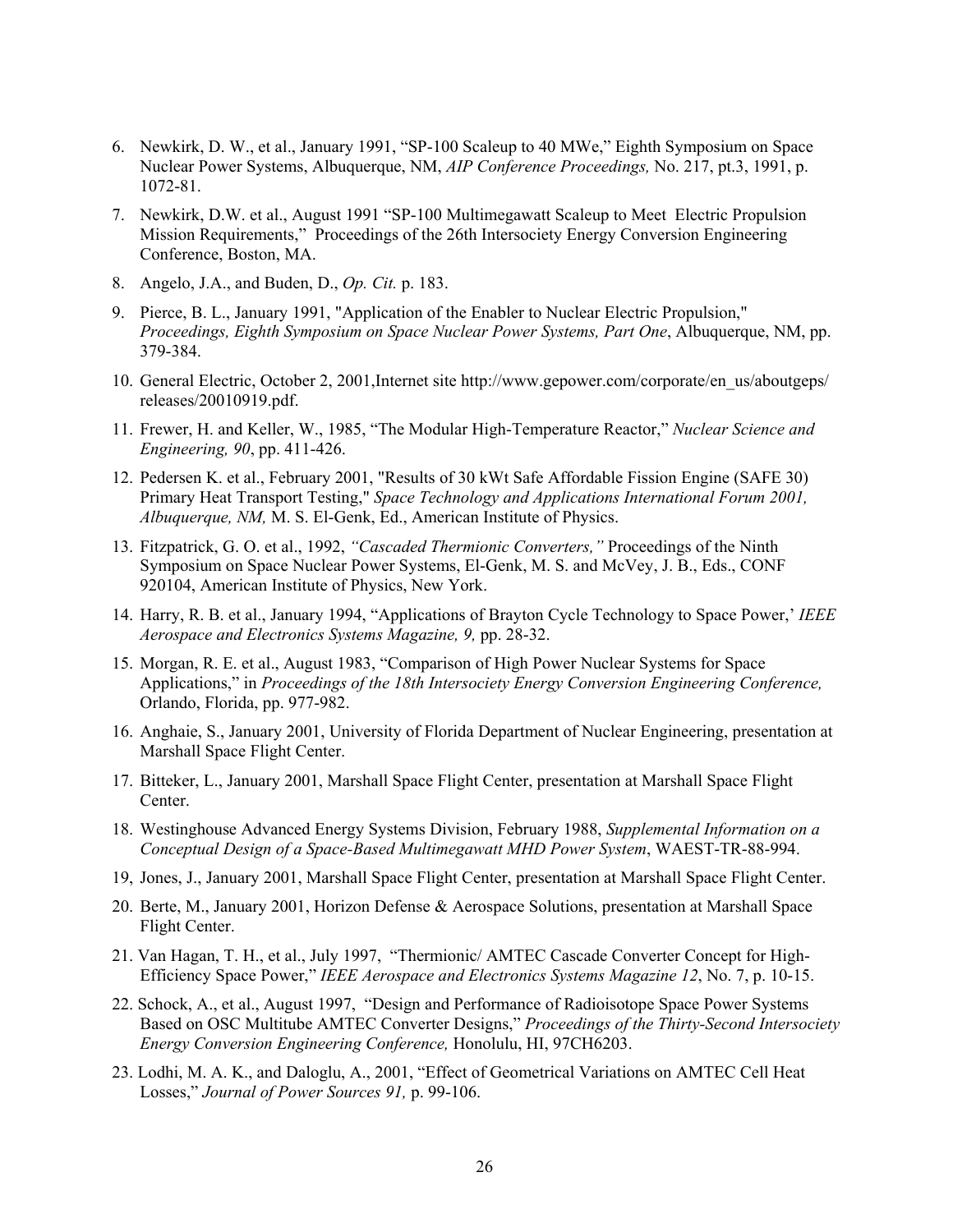- 24. Anex, R., et al., January 1999, "Innovation and the Transformation to Clean Technologies: Life Cycle Management of Gas Turbine Systems," *Proceedings of the 1999 NSF Design and Manufacturing Grantees Conference*, Long Beach, CA.
- 25. Wetch, J. R., et al., September 1988, "Megawatt Class Nuclear Space Power Systems Conceptual Design and Evaluation Report," NASA-1.126:179614-Vol. 3.
- 26. Edenburn, M. W., January 1988, "The Effect of Operating Temperature and Turbine Blade Cooling on Brayton Cycle Space Power Systems," *Transactions, 5th Symposium on Space Nuclear Power Systems,* San Diego, CA, pp. 565-570.
- 27. Holcombe, R. S., January 1988, "Potassium Rankine Cycle Power Conversion Systems for Lunar Mars Surface Power," *Proceedings, 27th Intersociety Energy Conversion Engineering Conference,* Albuquerque, NM.
- 28. Mason, L. S., February 2001, "A Comparison of Brayton and Stirling Space Nuclear Power Systems for Power Levels from 1 Kilowatt to 10 Megawatts," Space Technology and Applications International Forum (STAIF 2001), Albuquerque, NM.
- 29. Merrigan, M.A., and Reid, R.S., April 1998, *Multimegawatt Space Power Systems: Thermal Management, Annual Report 1987,* LA-11254-MS, Los Alamos National Laboratory.
- 30. Lipinski, R. J. et al., 1998, *A Fission-Powered Interstellar Precursor Mission,* SAND98-2441C.
- 31. Lipinski, R. J., et al., 1999, *Fission-Based Electric Propulsion for Interstellar Precursor Missions,* SAND99-2871C.
- 32. Walter, C.E., April 1985, *SPR-8 Multi-Megawatt Space Power System (MMW-SPS) Concept Description and Refinement Plan,* UCRL-ID-129627.
- 33. Howe, S. D., et al., September 1997, *Reducing the Risk to Mars: The Gas Core Nuclear Project,* LA-UR-97-3361, Los Alamos.
- 34. Houts, M. G., et al., January 1996, *Heatpipe Space Power and Propulsion Systems,* LA-UR-95-3965, Los Alamos.
- 35. Klein, A. C., et al., March 1993, *Fabric Composite Radiators for Space Nuclear Power Applications,* OSU-NE-9304, Oregon State University.
- 36. Difillippo, F. C., January 1998, *Nuclear Modules for Space Electric Propulsion,* 15th Symposium on Space Nuclear Power and Propulsion, Albuquerque, NM.
- 37. Houts, M. G. and Poston, D. I., 1998, *Heatpipe Power System Development,* LA-UR-98-3276, Los Alamos.
- 38. Moriarty, M. P. and Determan, W. R., August 1989, "SP-100 Advanced Radiator Designs for Thermoelectric and Stirling Applications," *Proceedings, 24th Intersociety Energy Conversion Engineering Conference,* Washington D. C., pp. 1245-1250.
- 39. Rutger, L. L. and Truscello,V. C., 1992, The SP-100 Power System," *AIP Conference Proceedings No. 246*, American Institute of Physics.
- 40. Longhurst, G. R., April 2001, "ALKASYS Code Adaptation," INEL/EXT-01-00539, Idaho Falls, ID, Idaho National Engineering and Environmental Laboratory.
- 41. Mason, L. S., March 2001, NASA Glenn Research Center, private communication with G. R. Longhurst.